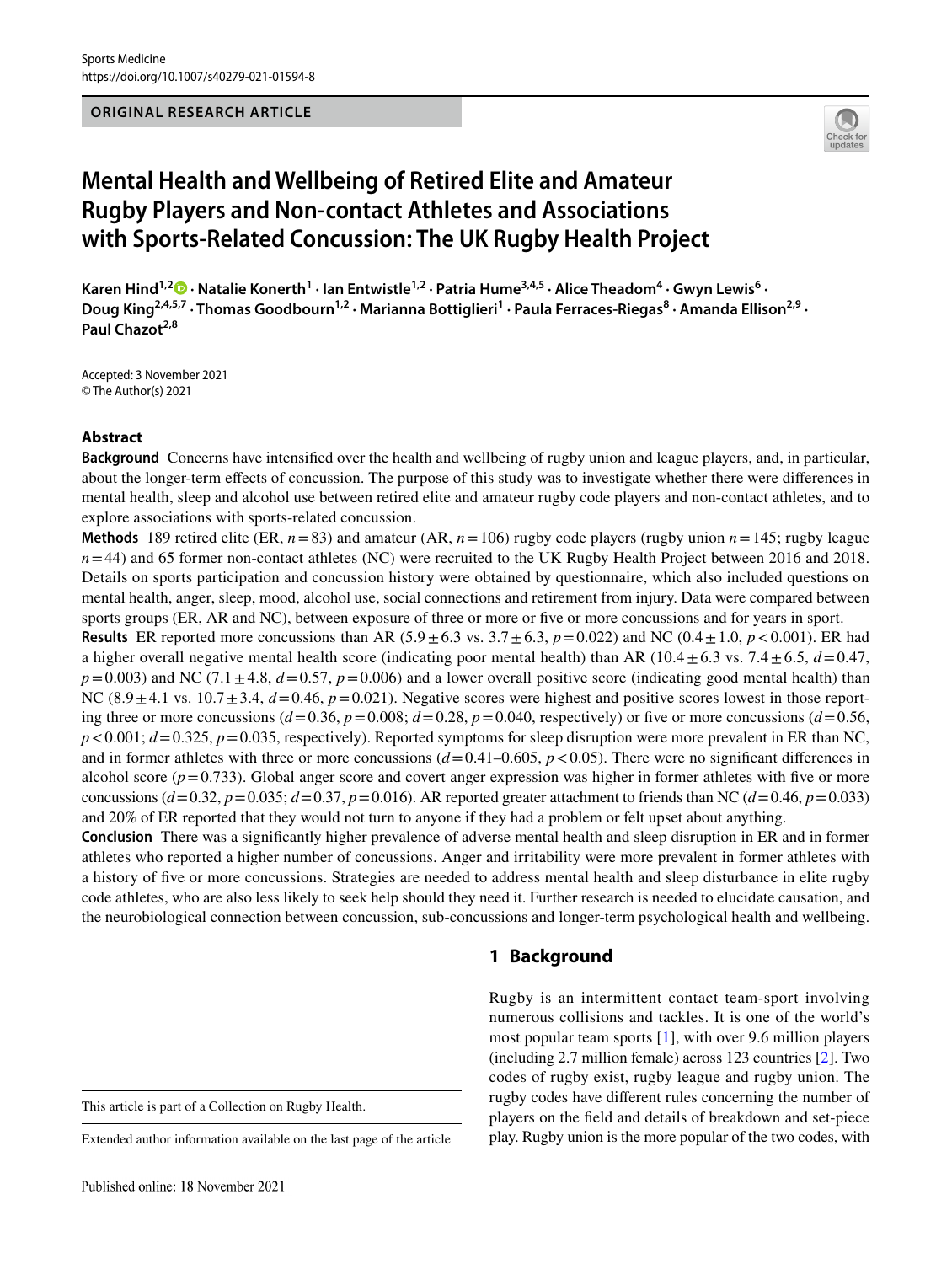#### **Key Points**

Retired elite rugby code players scored consistently worse for psychological signs of depression, anxiety and irritability when compared to amateur rugby code and non-contact athlete groups. Retired elite players also reported a higher number of sports-related concussions.

Sleep disruption was more prevalent in retired elite rugby code players compared to retired amateur rugby code players and non-contact athletes.

Former athletes reporting a history of three or more concussions scored signifcantly worse for psychological signs of depression and anxiety and for sleep disruption. Those with a history of fve or more concussions had signifcantly higher global anger scores, higher covert anger expression scores, and almost double the prevalence of depression, anxiety and irritability.

One in fve elite rugby code athletes reported that they would not seek help from anyone if they had a problem or were upset.

2.5 million players participating in the UK and Ireland alone [[2\]](#page-10-1). Rugby league has seen growth for three consecutive years in the UK, following Sport England's denotation as a 'priority sport' [[3\]](#page-10-2). Rugby participation in both codes is at an all-time high, but concerns over player safety, wellbeing and health have intensifed due to an increasing injury rate at both the amateur and the professional levels of participation  $[4–6]$  $[4–6]$  $[4–6]$ .

Several studies have identifed that, particularly at elite levels, athletes are vulnerable to physical, psychological, interpersonal and structural stressors that could undermine their mental health [[7](#page-10-5)[–9\]](#page-10-6). In current professional male rugby players (rugby union, rugby league and rugby sevens), 11% reported feelings of distress, 12% reported sleep disruption, 22% reported adverse alcohol use, and 28% reported feeling anxious and/or depressed [\[10\]](#page-10-7). In both rugby union and rugby league, players who sustained a severe musculoskeletal injury were twice as likely to develop anxiety and depression symptoms over 12 months, compared to players who had not sustained severe injuries [\[11\]](#page-10-8). In particular, the risk of developing adverse mental health symptoms during the season has been reported as 1.5 times greater in professional rugby union players who sustain a concussion (mild traumatic brain injury) when compared with those who do not [\[11\]](#page-10-8). Similarly, in active professional rugby league players, sustaining three or more sport-related concussions has been associated with a twofold greater risk for developing adverse mental health symptoms [\[12\]](#page-10-9). There is also concern about the cumulative efects of sub-concussive head impacts over an athlete's career [[13](#page-10-10)].

Although there are a growing number of studies on mental health in current rugby code players, few studies have investigated the mental health of retired rugby union players and none have explored the mental health of retired rugby league players. Retired professional rugby union players from France, Ireland and South Africa have shown a higher prevalence of mental health disorders when compared with the general population, particularly for distress, anxiety and/or depression symptoms, which were reported by 25–28% of former players [[14\]](#page-11-0). In contrast, another study reported no diferences in measures of mental health and stress between retired rugby union players and a non-rugby group [[15](#page-11-1)].

Few studies have explored associations between mental health and concussion history in contact-sport athletes. One study in retired elite rugby union players reported increased depression scores with a higher number of reported concussions [\[16\]](#page-11-2), and in retired American Football players, the risk of depression was greater in former players with a history of three or more concussions [\[17](#page-11-3)]. In addition to the lack of research on the long-term risks of concussion on the mental health of retired rugby code players, no published study to date has examined relationships with anger, sleep and alcohol use, or has explored these outcomes in both codes of rugby and at both the elite and the amateur levels of participation. Therefore, the purpose of this study was to investigate mental health, sleep and alcohol use, and associations with concussion, in retired UK elite and amateur rugby code athletes and to compare these to retired, age-matched, non-contact athletes.

# <span id="page-1-0"></span>**2 Methodology**

#### <span id="page-1-1"></span>**2.1 Study Design and Setting**

The research was a cross-sectional analysis of 254 participants from the UK Rugby Health Project. With a multidisciplinary research focus, the UK Rugby Health Project was initiated in 2016 as an extension to the inaugural New Zealand (NZ) Rugby Health Project [\[18](#page-11-4)] and in response to calls for international efforts to acquire further knowledge and understanding of the health and wellbeing of contact-sport athletes. To date, published fndings on this cohort include cumulative injuries and physical health in retirement [[19\]](#page-11-5) and neurovascular alterations associated with concussion [\[20\]](#page-11-6). The UK Rugby Health project was approved by Durham University and Leeds Beckett University Research Ethics Committees, and performed in accordance with the Standards of Ethics outlined in the Declaration of Helsinki. Informed consent was obtained from all participants in the study, and to protect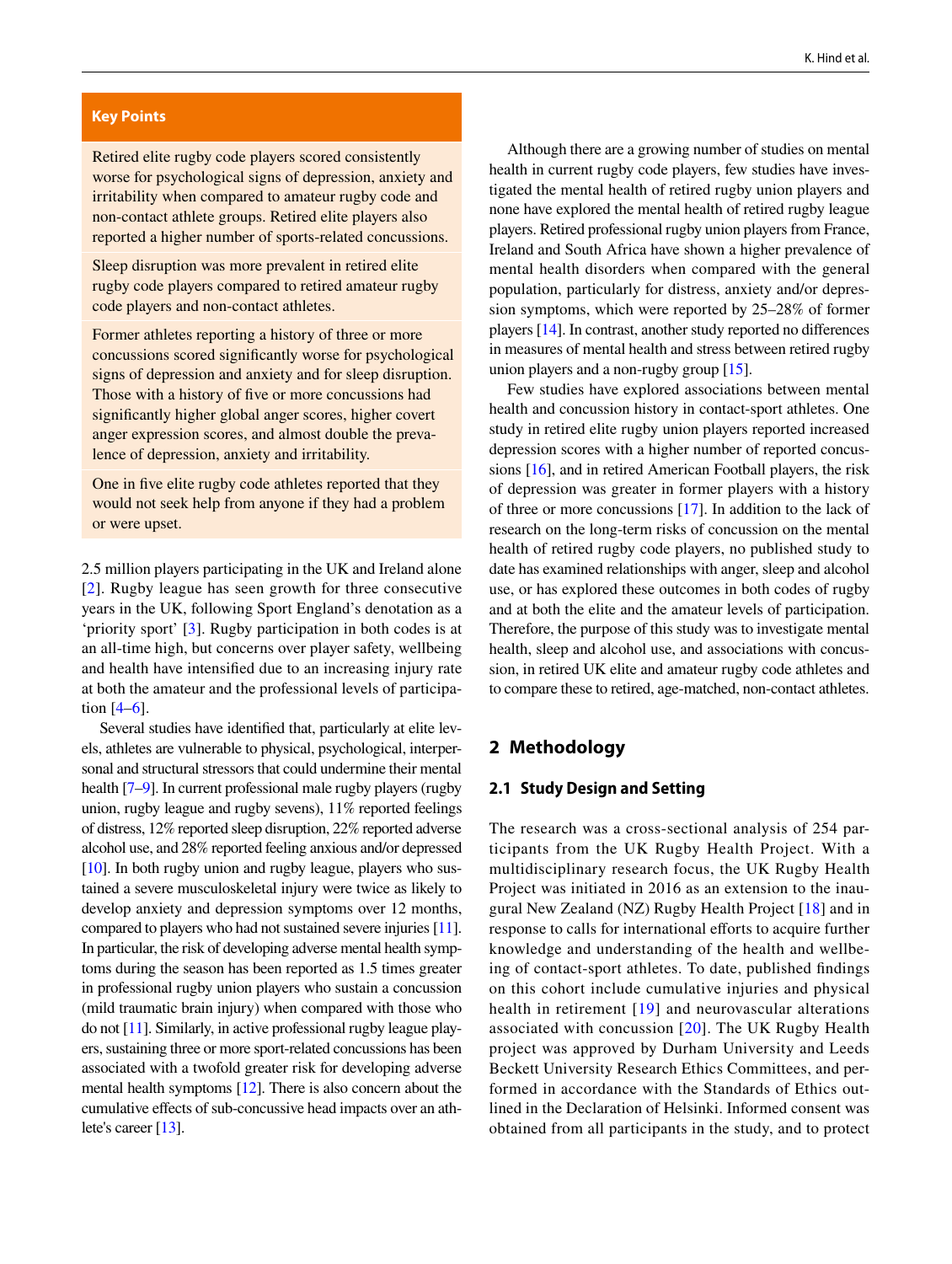the identity of participants, all data were obtained anonymously through online questionnaires.

#### **2.2 Study Participants**

Retired male rugby code players and non-contact-sport athletes took part in the study and were recruited from September 2016 to December 2018 using past player/ athlete associations, printed and televised media reports, word of mouth and social media. The sample size calculations were computed according to published fndings of depression and anxiety scores in retired mixed contact and non-contact athletes [[21\]](#page-11-7), and based on a power of 80%, confdence interval of 95%, and precision of 5% to detect diferences between the groups. For scores of depression, at least 19 participants were required for each group, and for scores of anxiety, at least 29 participants were required for each group. The fnal study sample comprised of 83 retired elite rugby code (ER) players (49 elite rugby union; 34 elite rugby league), 106 retired amateur rugby code (AR) players (96 amateur rugby union; 10 amateur rugby league) and 65 retired non-contact (NC) athletes. ER and AR participants were recruited frst to facilitate age-matching of NC. ER players had competed at international or national level, and/or at professional or semiprofessional level. AR players had only played at club or regional level and had not received payment for playing. Retired elite players had stopped playing any level of contact rugby. The retired amateur rugby group only included those who had previously played at amateur level, and did not include former elite players. The NC group had only participated in non-contact sport at amateur or elite level. They may have participated in contact sport during school (to age 16 years) but were excluded if they had taken part in any contact sport post-school. Over half of the retired NC athletes reported cricket as their main sport  $(n=35)$ and the remainder reported running, swimming or cycling  $(n=30)$ .

### **2.3 Procedures**

Information on engagement in sport, demographic information, concussion injury and current mental health and wellbeing status were obtained from a general health e-questionnaire (see Electronic Supplementary Material (ESM)) that was adapted from the NZ RugbyHealth study of 366 former athletes [[18](#page-11-4)]. Adaptations were made to the questionnaire to refect competition structure in the UK, and to include an additional question on concussions sustained outside of sport. The questionnaire has six sections (Sect. [1](#page-1-0): Demographics; Sect. [2](#page-1-1): Sport Participation; Sect. [3:](#page-3-0) Ability to Perform Tasks; Sect. [4](#page-5-0): Injury History; Sect. [5:](#page-9-0) Health, Lifestyle and Wellbeing; Sect. 6: Other Details e.g., education, relationship status) with a total of 97 questions taking approximately 40 min to complete. The questionnaire was available online from September 2016 to December 2018 and could also be accessed as a paper version, although this was only utilized by one participant and responses were entered manually into the study database.

Sport-related concussion was defned as "arising from a direct knock to the head or indirect (such as arising from whiplash)". Participants were also asked to report on nonsports-related concussions, and these were considered in the analysis. The questions concerning mental health and wellbeing were included in Sect. [5](#page-9-0) of the questionnaire and were adapted from a series of validated tools as follows. Questions concerning alcohol were derived from the Alcohol Use Disorders Identifcation Test (AUDIT-C) [\[21\]](#page-11-7). AUDIT-C has been well studied, with results suggesting good levels of reliability (Cronbach  $\alpha$  > 0.80) [[22\]](#page-11-8). Three questions concerning sleep quality were derived from the Insomnia Severity Index [\[23–](#page-11-9)[25\]](#page-11-10). Participants were asked to report if, over the past 4 weeks, they had experienced difficulties falling asleep, waking up too early, or waking up in the night and taking a long time to get back to sleep. Answers were given on a 5-point Likert scale and were coded as follows: 0—None, 1—Rarely, 2—Sometimes, 3—Often, 4—Always. Negative and positive feelings were assessed using questions from the General Health Questionnaire (GHQ-12) and the Afectometer-2. The GHQ-12 is a screening tool for identifying psychological disorders in the general population. It assesses how a person is feeling and any impact on their ability to carry out normal functions as a result. Participants rate each feeling/experience over the past month on a 4-point Likert scale of 0 (never) to 3 (always) [\[26](#page-11-11), [27\]](#page-11-12). The Afectometer-2 assesses positive mental health and feelings of happiness [[26,](#page-11-11) [28\]](#page-11-13). Responses were made on a 4-point Likert scale: 0—Never, 1—Sometimes, 2—Often, 3—Always. Questions relating to irritability and anger were derived from the Spielberger Anger Expression Scale [[29\]](#page-11-14). The questionnaire includes two subscales, Anger/In and Anger/Out, measuring anger suppression and overt anger expression, respectively. Both subscales have been consistently verifed [[30–](#page-11-15)[32](#page-11-16)]. Answers were reported on a 4-point Likert scale: 0—Never, 1—Sometimes, 2—Often, 3—Always. Participants were also asked if they had formerly or currently sufered from anxiety, depression, or irritability. As a measure of community integration and social support, participants were asked about their involvement in activities with family, friends and former sports clubs and were asked to identify whom, if anyone, they would turn to if they had a problem or were upset.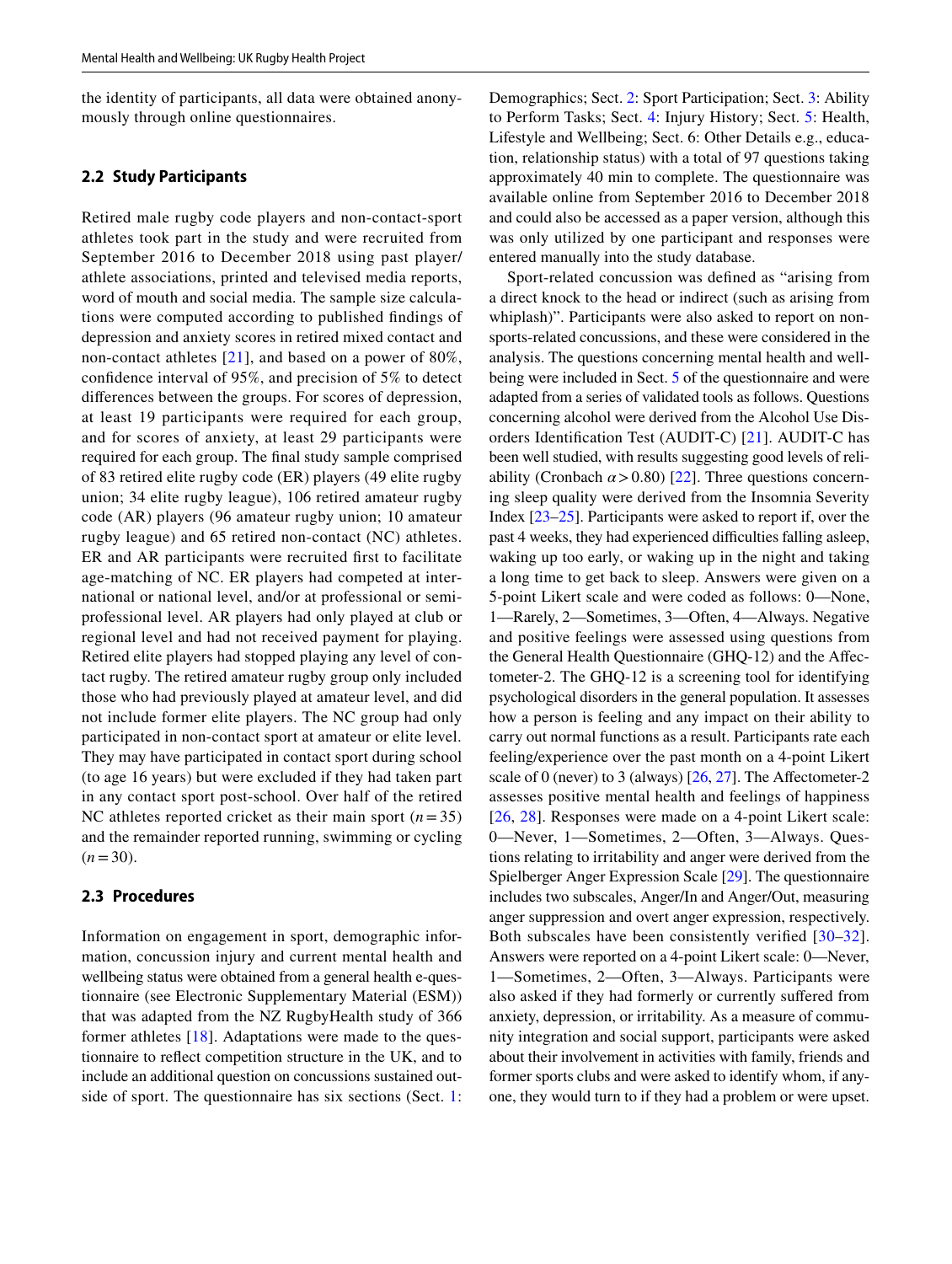#### **2.4 Statistical Analyses**

For the primary analysis, data were compared between retired ER, AR and NC groups. Data are presented as the mean $\pm$ standard deviation. Although most of the data were ordinal in nature and some variables were skewed, it has been shown that, given sufficient sample sizes, parametric approaches are sufficiently robust to withstand these violations of assumptions [[33,](#page-11-17) [34\]](#page-11-18). Furthermore, the use of exact values rather than ranks provides the parametric approach with more power. Therefore, one-way analysis of variance (ANOVA) was utilised with post hoc pairwise comparisons performed via Tukey's honestly signifcant diference test when significant differences were found. Effect size was calculated as partial eta squared for the ANOVA tests and Cohen's d for the pairwise comparisons. The thresholds for the partial eta squared values are 0.01 for a small effect, 0.06 for a medium effect, and 0.14 for a large effect. For Cohen's *d*, the thresholds assumed are 0.2 for a small effect, 0.5 for a medium efect, and 0.8 for a large efect. When responses were binary in nature, the chi-square test of independence was performed, with Fisher's exact test utilised when expected cell counts were less than 5. Data were compared between individuals who did or did not retire from their sport due to injury. In addition, data were compared between those who reported exposure of less than three  $(< 3)$  and three or more  $(\geq 3)$  or less than five (<5) and five or more ( $\geq 5$ ) sport-related concussions. These cut-ofs represented the 50th and 75th percentiles for sports-related concussions in the current study. Data were also compared between rugby players for years of exposure to head impacts using the variable of 'years in sport', with cut-offs of 25 years and 30 years, representing the 50th and 75th percentiles in the current study, respectively. Comparisons were made using independent-samples *t* tests and the chi-square test of independence. Data were analysed using SPSS for Windows (IBM SPSS, Version 26, Armonk, NY, USA) and Microsoft Excel (Microsoft Corporation 2016, Version 1902, Redmond, WA, USA). Statistical signifcance was identified at  $p < 0.05$ .

#### K. Hind et al.

#### <span id="page-3-0"></span>**3 Results**

#### **3.1 Demographic Characteristics**

Participant demographics are given in Table [1](#page-3-1). ER and AR retired at a younger age compared to NC  $(p < 0.001)$ ;  $p = 0.004$  respectively). Injury was the primary cause of retirement in 56% ER, 52% AR and 29% NC athletes (ER>NC *p*=0.001, AR>NC *p*=0.005) and 9% of rugby code players retired due to concussion. Further details on injuries leading to retirement are published elsewhere [\[19](#page-11-5)].

#### **3.2 Mental Health Conditions**

The percentage of individuals who reported being either previously or currently sufering from irritability, depression or anxiety varied across ER, AR and NC (see Table [2](#page-4-0)). A greater proportion of ER reported previous or current irritability, depression and anxiety, with approximately half of these individuals reporting sufering from irritability and depression.

#### **3.3 Psychological Signs of Depression and Anxiety**

There were signifcant diferences between groups for overall negative and positive feeling scores, and in a range of individual positive and negative feelings items (see Table [3\)](#page-5-1). These outcomes related to feelings experienced in the last month. ER had a higher overall negative feelings score than AR (*d*=0.464, *p*=0.003) and NC (*d*=0.569, *p*=0.006) and a lower overall positive feelings score compared to NC  $(d=0.463, p=0.021)$ . The percentage of individuals who reported often or always feeling satisfed (ER: 46%, AR: 61%, NC: 70%), miserable (ER: 22%, AR: 11%, NC: 7%), depressed (ER: 16%, AR 8%, NC 7%), down (ER: 20%, AR: 8%, NC: 4%), 'life is hardly worth living' (ER: 10%, AR: 4%, NC: 0%), content (ER: 58%, AR: 72%, NC: 70%), lost sleep over worry (ER: 29%, AR: 17%, NC: 12%), and unable to concentrate (ER: 23%, AR: 14%, NC: 7%) varied between groups, with psychological signs of anxiety and/ or depression consistently higher in ER.

<span id="page-3-1"></span>

|  |  |  |  |  | Table 1 Participant demographics of retired elite rugby codes, amateur rugby codes, non-contact, and combined sports participants |  |  |  |  |
|--|--|--|--|--|-----------------------------------------------------------------------------------------------------------------------------------|--|--|--|--|
|--|--|--|--|--|-----------------------------------------------------------------------------------------------------------------------------------|--|--|--|--|

|                                        | Age, y          |               | Starting age, y | Retirement age, y    | Years in sport       |
|----------------------------------------|-----------------|---------------|-----------------|----------------------|----------------------|
|                                        | $Mean \pm SD$   | Range         | $Mean + SD$     | $Mean + SD$          | $Mean \pm SD$        |
| Elite rugby code players $(n=83)$      | $43.4 + 9.4$ *^ | $21.5 - 73.5$ | $8.8 + 2.9$ *^  | $33.2 + 5.6^{\circ}$ | $24.3 + 6.5^{\circ}$ |
| Amateur rugby code players $(n = 106)$ | $48.3 + 11.0$   | $24.2 - 82.2$ | $10.6 + 3.6$    | $36.4 + 9.6^{\#}$    | $25.7 + 9.3^{\#}$    |
| Non-contact athletes $(n=65)$          | $48.7 \pm 12.9$ | $24.3 - 72.9$ | $10.7 + 4.8$    | $41.9 + 12.7$        | $32.0 \pm 13.4$      |
| Combined $(n=254)$                     | $46.8 \pm 11.3$ | $21.5 - 82.2$ | $10.0 + 3.8$    | $36.3 + 9.6$         | $26.4 \pm 9.7$       |

Significant difference ( $p$ <0.05) between \*Elite Rugby (ER) vs. Amateur Rugby (AR), ^ER vs. Non-Contact (NC), <sup>#</sup>AR vs. NC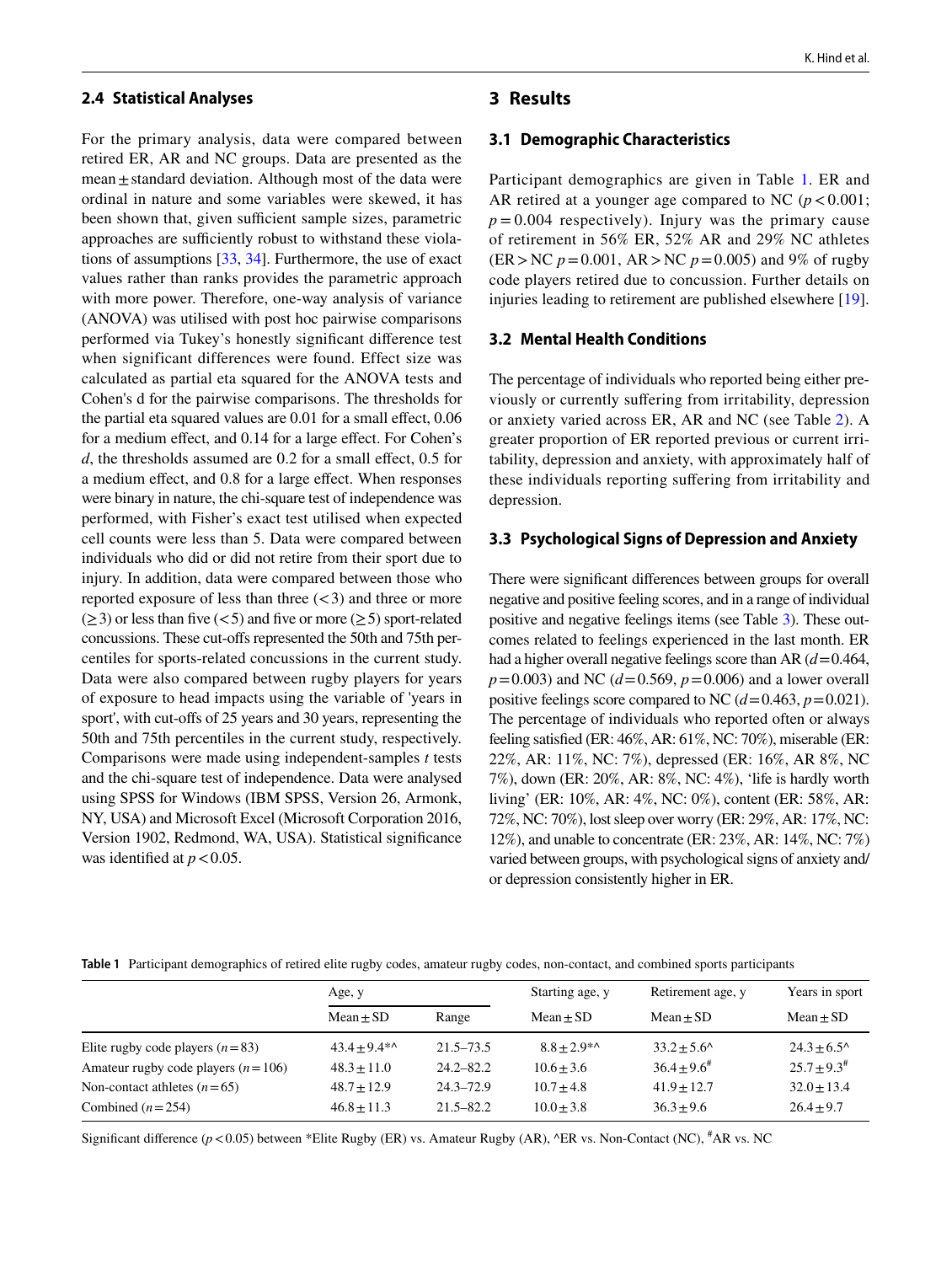<span id="page-4-0"></span>**Table 2** Prevalence of reported mental health conditions for participants in elite rugby codes, amateur rugby codes and non-contactsporting codes

|              | Elite rugby<br>$codes (\%)$ | Amateur<br>rugby codes<br>$(\% )$ | Non-contact<br>athletes $(\%)$ | Difference                                           |
|--------------|-----------------------------|-----------------------------------|--------------------------------|------------------------------------------------------|
| Irritability | 52                          | 43                                | 18                             | ER vs. NC<br>p < 0.001<br>AR vs. NC<br>$p = 0.002$   |
| Depression   | 49                          | 34                                | 21                             | ER vs. NC<br>$p = 0.001$<br>ER vs. AR<br>$p = 0.043$ |
| Anxiety      | 42                          | 23                                | 31                             | ER vs. AR<br>$p = 0.009$                             |

*ER* elite rugby, *AR* amateur rugby, *NC* non-contact

#### **3.4 Sleep**

The percentage of individuals who reported having sleep difficulties often/always was higher in ER compared to AR and NC for 'difficulty falling asleep' (ER:  $17\%$ , AR:  $6\%$ , NC: 7%), 'waking in the night and taking a long time to fall back to sleep' (ER: 34%, AR: 19%, NC 17%) and 'waking up too early' (ER: 35%, AR 19%, NC 12%) (see Table [4](#page-6-0)).

#### **3.5 Alcohol**

There was no diference in the AUDIT-C score between groups (see Table [5](#page-6-1)). ER reported drinking less frequently than NC  $(d=0.464, p=0.022)$ . Overall, AUDIT-C scores for higher risk from alcohol consumption  $(\geq 5)$  were prevalent in 59% of ER, 64% of AR, and 53% of NC  $(p=0.381)$ .

#### **3.6 Irritability and Anger**

There were no diferences in global anger scores and in both overt and covert expression of anger across groups (see Table  $6$ ).

#### **3.7 Social Connection and Sources of Support**

AR reported more involvement with their friends than NC  $(d=0.445, p=0.033)$  (see Table [7](#page-6-3)). The proportion of individuals who responded that they would try to talk to someone if they had a problem that was bothering them (vs. "would try not to talk about it") was not significantly different across ER  $(45\%)$ , AR  $(54\%)$  and NC  $(56\%)$  groups  $(p=0.338)$ . However, the percentage of participants who stated that they "would not turn to anyone if they had a problem or felt upset about something" were signifcantly greater in ER (20%) when compared to AR (8.8%;  $p = 0.030$ ) and NC (6.8%; *p*=0.028).

#### **3.8 Retirement Due to Injury**

Current or previous depression and anxiety were more prevalent in former athletes who reported they retired because of injury when compared to those who did not (46% vs. 30%, *p*=0.017; 38% vs. 25%, *p*=0.045, respectively). There were no diferences observed in the reported prevalence of irritability or overall anger subscales between athletes who reported they retired because of injury and those who did not (47% vs. 35%, *p*=0.074; 13.3% vs. 12.6%, *p*=0.365).

#### **3.9 Concussion and Years in Sport**

The number of sports-related concussions was greater in ER  $(5.9 \pm 6.3)$  and AR  $(3.7 \pm 6.3)$  compared to NC  $(0.4 \pm 1.0)$ (both  $p \le 0.001$ ), and greater in ER compared to AR  $(p=0.022)$ . There were no significant differences observed in the number of sports-related concussions reported by ER  $(p=0.085)$  and AR  $(p=0.462)$  rugby league players when compared with rugby union players. There were no diferences observed in the number of concussions sustained outside of sport between retired athlete groups (ER: 19%, AR: 19%, NC: 19%; *p*=0.997).

When data were analysed by concussion history rather than athlete group, reported irritability, depression and anxiety, overall negative feelings score, and symptoms of sleep disruption were greater in those who had  $\geq$  3 (50th percentile) (*d* = 0.356) or ≥ 5 (75th percentile) (*d* = 0.556) sportrelated concussions, while scores for positive feelings were lower ( $d = 0.275$  and 0.321, respectively, all  $p < 0.05$ ; see Table [8](#page-7-0) and ESM). Diferences between concussion groups were significantly more pronounced when the cut-off of five sports-related concussions was utilised instead of three, particularly for anger subscales (see Table [8](#page-7-0) and ESM). There were no diferences in AUDIT-C score and no diferences in social connection between concussion groups (see ESM).

There was no association between years in sport and number of concussions in the rugby athletes  $(r=0.028,$  $p=0.709$ ). There was also no significant difference in years in sport between rugby athletes with or without at least three or five sport-related concussions (three:  $p = 0.992$ , five:  $p=0.412$ ). There were no significant differences in any of the mental health or wellbeing outcomes between those who had played rugby for<25 versus≥25 years (50th percentile) or  $<$  30 versus  $>$  30 years (75th percentile; Table [9\)](#page-8-0). There were also no differences when the 25th percentile cut-off was used (19 years).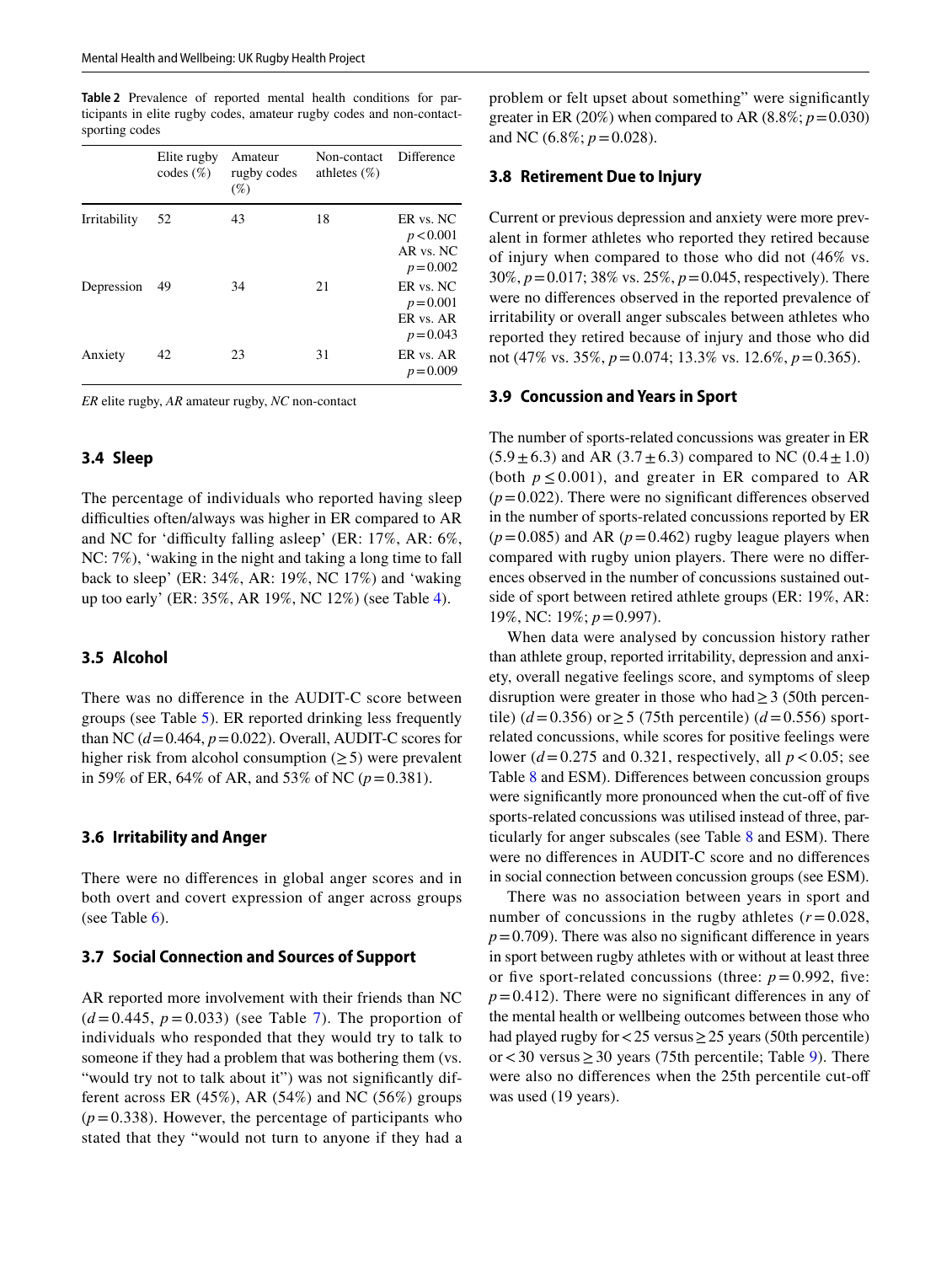<span id="page-5-1"></span>

|  |  |  |  |  |  | Table 3 Psychological signs of depression and anxiety for participants in elite rugby codes, amateur rugby codes and non-contact-sporting codes |
|--|--|--|--|--|--|-------------------------------------------------------------------------------------------------------------------------------------------------|
|--|--|--|--|--|--|-------------------------------------------------------------------------------------------------------------------------------------------------|

|                                      | Elite rugby<br>codes          | Amateur<br>rugby codes        | Non-contact<br>athletes       | Difference $(p$ value)                                  | Effect size<br>(partial Eta | Pairwise effect size<br>(Cohen's $d$ )          |
|--------------------------------------|-------------------------------|-------------------------------|-------------------------------|---------------------------------------------------------|-----------------------------|-------------------------------------------------|
|                                      | $(\text{mean} \pm \text{SD})$ | $(\text{mean} \pm \text{SD})$ | $(\text{mean} \pm \text{SD})$ |                                                         | squared)                    |                                                 |
| Everything is going<br>right for me  | $1.2 \pm 0.8$                 | $1.4 \pm 0.8$                 | $1.4 \pm 0.6$                 | $p = 0.115$                                             | $\eta^2$ = 0.018            |                                                 |
| My life is on the right<br>track     | $1.5 \pm 0.9$                 | $1.6 + 0.8$                   | $1.8 \pm 0.8$                 | $p = 0.081$                                             | $\eta^2$ = 0.021            |                                                 |
| Confident                            | $1.6 \pm 0.9$                 | $1.8 \pm 0.8$                 | $1.9 \pm 0.7$                 | $p = 0.091$                                             | $\eta^2$ = 0.020            |                                                 |
| Happy                                | $1.7 \pm 0.8$                 | $1.8 \pm 0.6$                 | $1.9 \pm 0.6$                 | $p = 0.205$                                             | $\eta^2 = 0.013$            |                                                 |
| Satisfied                            | $1.4 \pm 0.8$                 | $1.7 \pm 0.7$                 | $1.8 \pm 0.7$                 | $ER < NC$ $p = 0.011$                                   | $\eta^2$ = 0.038            | $ER < NC$ $d = 0.484$                           |
| Content                              | $1.6 \pm 0.8$                 | $1.9 \pm 0.8$                 | $1.9 \pm 0.8$                 | $ER < AR p = 0.048$ ;<br>ER <nc <math="">p = 0.048</nc> | $\eta^2 = 0.031$            | $ER < AR d = 0.345$ ;<br>ER < NC<br>$d = 0.419$ |
| I've made a mess of<br>things again  | $0.8 \pm 0.8$                 | $0.5 \pm 0.6$                 | $0.6 \pm 0.6$                 | $p = 0.052$                                             | $\eta^2$ = 0.025            |                                                 |
| Nothing is much fun<br>anymore       | $0.8 \pm 0.8$                 | $0.6 \pm 0.8$                 | $0.5 \pm 0.6$                 | $p = 0.139$                                             | $\eta^2 = 0.016$            |                                                 |
| Nothing goes right<br>with me        | $0.6 \pm 0.8$                 | $0.4 \pm 0.7$                 | $0.4 \pm 0.6$                 | $p = 0.066$                                             | $\eta^2$ = 0.023            |                                                 |
| Unable to make deci-<br>sions        | $0.8 \pm 0.7$                 | $0.6 \pm 0.7$                 | $0.5 \pm 0.7$                 | $p = 0.057$                                             | $\eta^2$ = 0.024            |                                                 |
| Unable to concentrate                | $1.0 \pm 0.7$                 | $0.7 \pm 0.7$                 | $0.7 \pm 0.7$                 | $ER > AR p = 0.020$ ;<br>$ER > NC p = 0.015$            | $\eta^2$ = 0.041            | $ER > AR d = 0.396;$<br>ER > NC<br>$d = 0.491$  |
| Life is hardly worth<br>living       | $0.4 \pm 0.7$                 | $0.2 \pm 0.5$                 | $0.1 \pm 0.3$                 | $ER > AR p = 0.024;$<br>$ER > NC p = 0.003$             | $\eta^2$ = 0.050            | $ER > AR d = 0.356$ ;<br>ER > NC<br>$d = 0.559$ |
| Lost sleep over worry                | $1.1 \pm 0.8$                 | $0.7 \pm 0.8$                 | $0.6 \pm 0.7$                 | $ER > AR p < 0.001$ ;<br>$ER > NC p = 0.001$            | $\eta^2$ = 0.076            | $ER > AR d = 0.566;$<br>ER > NC<br>$d = 0.652$  |
| Miserable                            | $1.0 \pm 0.7$                 | $0.8 \pm 0.7$                 | $0.6 \pm 0.6$                 | $ER > NC p = 0.011$                                     | $\eta^2$ = 0.039            | $ER > NC d = 0.496$                             |
| Depressed                            | $0.8 \pm 0.8$                 | $0.5 \pm 0.8$                 | $0.4 \pm 0.6$                 | $ER > AR p = 0.009;$<br>$ER > NC p = 0.023$             | $\eta^2$ = 0.043            | $ER > AR d = 0.424;$<br>ER > NC<br>$d = 0.496$  |
| Down                                 | $1.1 \pm 0.7$                 | $0.7 \pm 0.6$                 | $0.7 \pm 0.5$                 | $ER > AR p = 0.002;$<br>$ER > NC p = 0.008$             | $\eta^2 = 0.058$            | $ER > AR d = 0.495;$<br>ER > NC<br>$d = 0.522$  |
| Upset                                | $0.9 \pm 0.6$                 | $0.8 \pm 0.7$                 | $0.7 \pm 0.5$                 | $p = 0.130$                                             | $n^2$ = 0.017               |                                                 |
| Pressured                            | $1.2 \pm 0.7$                 | $1.0 \pm 0.8$                 | $1.0 \pm 0.7$                 | $p = 0.128$                                             | $\eta^2 = 0.017$            |                                                 |
| Overall negative feel-<br>ings score | $10.4 \pm 6.3$                | $7.4 \pm 6.5$                 | $7.1 \pm 4.8$                 | $ER > AR p = 0.003;$<br>$ER > NC p = 0.006$             | $\eta^2$ = 0.055            | $ER > AR d = 0.464;$<br>ER > NC<br>$d = 0.569$  |
| Overall positive feel-<br>ings score | $8.9 \pm 4.1$                 | $10.2 \pm 3.9$                | $10.7 \pm 3.4$                | $ER < NC$ $p = 0.021$                                   | $\eta^2$ = 0.033            | $ER < NC$ $d = 0.463$                           |

Overall scores were calculated as a sum of the respective scores for positive and negative feelings

*ER* elite rugby, *AR* amateur rugby, *NC* non-contact, *SD* standard deviation

# <span id="page-5-0"></span>**4 Discussion**

There is increasing concern surrounding the health and wellbeing of retired contact sports athletes, and the potential long-term efects of concussions and sub-concussive impacts on the brain. The notable fndings reported in this study primarily indicated that the elite rugby code players experienced more adverse mental health outcomes in retirement and that there was an association with the number of prior concussions. Retired elite players also reported lower helpseeking behaviour.

Psychological signs of depression and anxiety were more prevalent in elite rugby code players. Overall, negative scores were higher and positive scores were lower in this group. It is noteworthy that one in fve elite rugby code players reported that they would not turn to anyone if they had a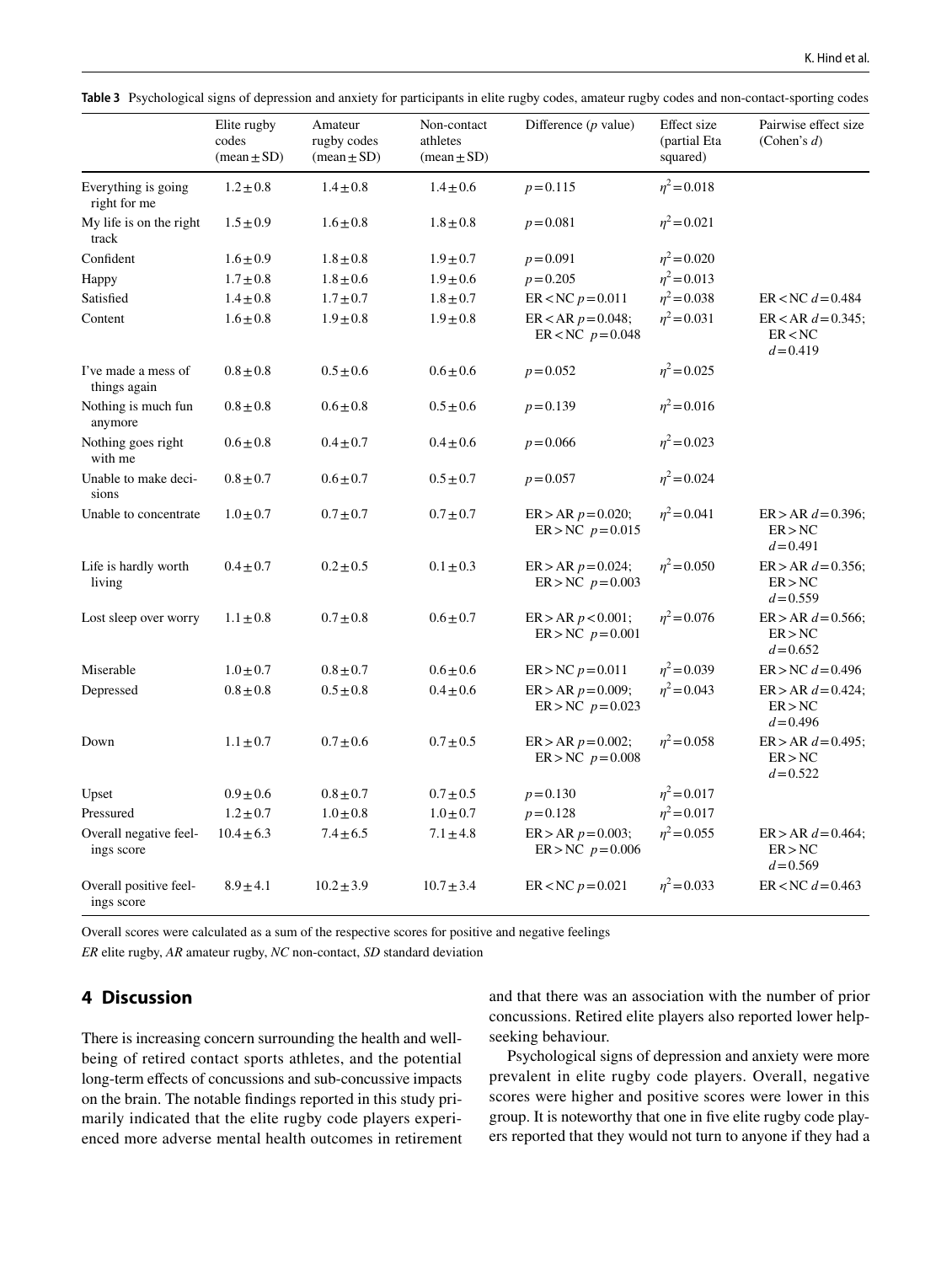|                                                                         | Elite rugby<br>codes<br>$(\text{mean} \pm \text{SD})$ | Amateur<br>rugby codes<br>$(\text{mean} \pm \text{SD})$ | Non-contact<br>athletes<br>$(\text{mean} \pm \text{SD})$ | Difference                           | Effect size<br>(partial Eta<br>squared) | Pairwise effect<br>size (Cohen's $d$ ) |
|-------------------------------------------------------------------------|-------------------------------------------------------|---------------------------------------------------------|----------------------------------------------------------|--------------------------------------|-----------------------------------------|----------------------------------------|
| Difficulty falling asleep                                               | $1.2 \pm 1.3$                                         | $1.0 \pm 1.0$                                           | $0.9 + 1.0$                                              | $p = 0.174$                          | $n^2$ = 0.015                           |                                        |
| Waking in the night and tak-<br>ing a long time to get back<br>to sleep | $1.7 + 1.2$                                           | $1.4 + 1.1$                                             | $1.0 + 1.2$                                              | $ER > NC p = 0.001$ $n^2 = 0.053$    |                                         | $ER > NC d = 0.605$                    |
| Waking up too early                                                     | $1.8 + 1.2$                                           | $1.6 + 1.0$                                             | $1.3 \pm 1.1$                                            | ER > NC $p = 0.032$ $\eta^2 = 0.026$ |                                         | $ER > NC d = 0.414$                    |

<span id="page-6-0"></span>**Table 4** Sleep-related responses for participants in elite rugby codes, amateur rugby codes and non-contact-sporting codes

*SD* standard deviation

<span id="page-6-1"></span>**Table 5** Alcohol consumption and AUDIT-C score for participants in elite rugby codes, amateur rugby codes and non-contact-sporting codes

|                                                                                       | Elite rugby<br>codes<br>$(\text{mean} \pm \text{SD})$ | Amateur<br>rugby codes<br>$(\text{mean} \pm \text{SD})$ | Non-contact<br>athletes<br>$(\text{mean} \pm \text{SD})$ | Difference                           | Effect size<br>(partial Eta<br>squared) | Pairwise effect<br>size (Cohen's $d$ ) |
|---------------------------------------------------------------------------------------|-------------------------------------------------------|---------------------------------------------------------|----------------------------------------------------------|--------------------------------------|-----------------------------------------|----------------------------------------|
| How often do you drink?                                                               | $2.3 \pm 1.1$                                         | $2.6 \pm 1.1$                                           | $2.8 \pm 1.1$                                            | ER < NC $p = 0.022$ $\eta^2 = 0.033$ |                                         | $ER < NC$ $d = 0.464$                  |
| How many drinks containing<br>alcohol do you have on a<br>typical day when drinking?* | $1.4 + 1.2$                                           | $1.2 \pm 1.0$                                           | $1.0 \pm 1.0$                                            | $p = 0.062$                          | $n^2 = 0.029$                           |                                        |
| How often do you have six or<br>more drinks on one occa-<br>sion?                     | $1.6 + 0.9$                                           | $1.5 + 1.0$                                             | $1.3 + 1.0$                                              | $p = 0.230$                          | $n^2 = 0.012$                           |                                        |
| <b>AUDIT-C</b> score                                                                  | $5.3 + 2.4$                                           | $5.3 \pm 2.2$                                           | $5.0 + 2.4$                                              | $p = 0.733$                          | $n^2 = 0.022$                           |                                        |

Questions and scoring based on the Alcohol Use Disorders Identifcation Test (AUDIT)

*ER* elite rugby, *AR* amateur rugby, *NC* non-contact, *SD* standard deviation

 $*0-2=0$ ,  $3-4=1$ ,  $5-6=2$ ,  $7-9=3$ ,  $10+ =4'$ 

<span id="page-6-2"></span>

| <b>Table 6</b> Irritability and anger<br>for participants in elite rugby<br>codes, amateur rugby codes and<br>non-contact-sporting codes |                     | Elite rugby<br>codes<br>$(\text{mean} \pm \text{SD})$ | Amateur<br>rugby codes<br>$(\text{mean} \pm \text{SD})$ | Non-contact<br>athletes<br>$(\text{mean} \pm \text{SD})$ | Difference  | Effect size<br>(partial Eta<br>squared) |
|------------------------------------------------------------------------------------------------------------------------------------------|---------------------|-------------------------------------------------------|---------------------------------------------------------|----------------------------------------------------------|-------------|-----------------------------------------|
|                                                                                                                                          | Anger/Out score     | $6.5 \pm 3.8$                                         | $5.8 + 3.5$                                             | $5.5 + 3.3$                                              | $p = 0.254$ | $n^2 = 0.011$                           |
|                                                                                                                                          | Anger/In score      | $7.4 + 4.3$                                           | $6.5 + 3.6$                                             | $7.1 + 3.6$                                              | $p = 0.255$ | $n^2$ = 0.011                           |
|                                                                                                                                          | Overall anger score | $13.8 + 6.7$                                          | $12.3 \pm 5.6$                                          | $12.6 \pm 4.6$                                           | $p = 0.172$ | $n^2$ = 0.015                           |

*SD* standard deviation

<span id="page-6-3"></span>**Table 7** Social connection in elite rugby codes, amateur rugby codes and non-contact-sporting codes

|                                                                                              | Elite rugby<br>codes<br>$(\text{mean} \pm \text{SD})$ | Amateur<br>rugby codes<br>$(\text{mean} \pm \text{SD})$ | Non-contact<br>athletes<br>$(\text{mean} \pm \text{SD})$ | Difference                                                         | Effect size<br>(partial Eta<br>squared) | Pairwise effect<br>size (Cohen's $d$ ) |
|----------------------------------------------------------------------------------------------|-------------------------------------------------------|---------------------------------------------------------|----------------------------------------------------------|--------------------------------------------------------------------|-----------------------------------------|----------------------------------------|
| Involvement with family<br>Involvement with friends<br>Involvement with work/uni-<br>versity | $4.1 \pm 1.2$<br>$3.5 \pm 1.4$<br>$3.3 + 1.5$         | $4.2 \pm 1.1$<br>$3.8 \pm 1.2$<br>$3.4 + 1.6$           | $4.0 \pm 1.1$<br>$3.3 \pm 1.0$<br>$3.1 + 1.6$            | $p = 0.482$<br>AR > NC $p = 0.033$ $\eta^2 = 0.027$<br>$p = 0.614$ | $\eta^2 = 0.006$<br>$n^2$ = 0.003       | $AR > NC$ $d = 0.445$                  |
| Involvement with former<br>sports friends/clubs                                              | $2.0 + 1.6$                                           | $2.3 \pm 1.7$                                           | $2.1 \pm 1.6$                                            | $p = 0.316$                                                        | $\eta^2 = 0.010$                        |                                        |

*SD* standard deviation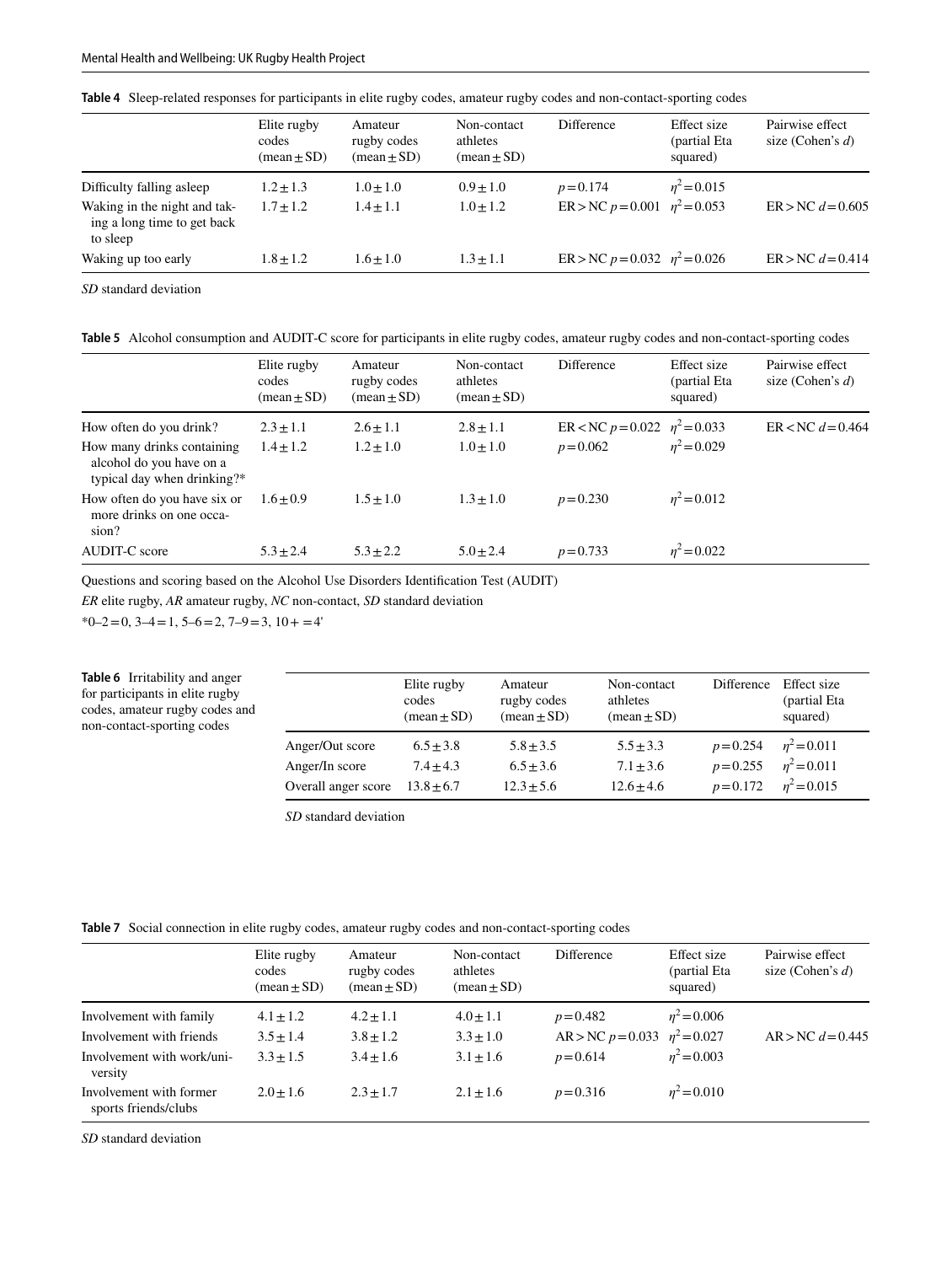<span id="page-7-0"></span>

| Depression<br>Irritability<br>Anxiety                                         | Yes            |                         |                     | (Cohen's d)<br>Effect Size |                | At least 5 sport-related concussions $(n = 60)$ | Difference   | (Cohen's d)<br>Effect size |
|-------------------------------------------------------------------------------|----------------|-------------------------|---------------------|----------------------------|----------------|-------------------------------------------------|--------------|----------------------------|
|                                                                               |                | $\overline{\mathsf{z}}$ |                     |                            | Yes            | $\tilde{z}$                                     |              |                            |
|                                                                               | 54%            | $30\%$                  | $p = 0.001*$        |                            | 63%            | 33%                                             | $p < 0.001*$ |                            |
|                                                                               | 47%            | 30%                     | $p = 0.010*$        |                            | $55\%$         | $30\%$                                          | $p = 0.001*$ |                            |
|                                                                               | 37%            | 27%                     | $p = 0.116$         |                            | $44\%$         | 26%                                             | $p = 0.012*$ |                            |
| Difficulty falling<br>asleep                                                  | $1.2 \pm 1.2$  | $1.0 \pm 1.0$           | $p = 0.157$         | $d = 0.200$                | $1.3 \pm 1.3$  | $1.0 \pm 1.0$                                   | $p = 0.133$  | $d = 0.270$                |
| ing a long time<br>night and tak-<br>to get back to<br>Waking in the<br>sleep | $1.8 \pm 1.1$  | $1.2 \pm 1.2$           | $p < 0.001*$        | $d = 0.523$                | $1.8 \pm 1.2$  | $1.4 \pm 1.2$                                   | $p = 0.030*$ | $d = 0.329$                |
| Waking up too<br>early                                                        | $1.9 \pm 1.1$  | $1.5 \pm 1.1$           | $.006*$<br>$p=0$ .  | $d = 0.372$                | $1.8 \pm 1.2$  | $1.6 \pm 1.1$                                   | $p = 0.107$  | $d = 0.244$                |
| AUDIT-C score                                                                 | $5.1 \pm 2.5$  | $5.3 \pm 2.2$           | 648<br>$p=0$ .      | $d = 0.150$                | $5.1 \pm 2.6$  | $5.3 \pm 2.2$                                   | $p = 0.676$  | $d = 0.278$                |
| Feelings of wellbeing and concern                                             |                |                         |                     |                            |                |                                                 |              |                            |
| Overall negative<br>feelings score                                            | $9.7 \pm 6.4$  | $7.5 \pm 6.0$           | $.008*$<br>$p=0.$   | $d = 0.356$                | $11.0 \pm 7.0$ | $7.6 \pm 5.8$                                   | $p < 0.001*$ | $d = 0.556$                |
| Overall positive<br>feelings score                                            | $9.2 \pm 4.0$  | $10.3 \pm 3.8$          | $.040*$<br>$p = 0.$ | $d = 0.275$                | $8.9 + 4.3$    | $10.2 \pm 3.7$                                  | $p = 0.035*$ | $d = 0.321$                |
| Irritability and anger                                                        |                |                         |                     |                            |                |                                                 |              |                            |
| Anger/Out score $6.1 \pm 3.5$                                                 |                | $6.0 \pm 3.6$           | $p=0.791$           | $d = 0.035$                | $6.4 \pm 3.6$  | $5.9 + 3.6$                                     | $p = 0.390$  | $d = 0.130$                |
| Anger/In score                                                                | $7.4 \pm 4.3$  | $6.6 \pm 3.5$           | $p=0.111$           | $d = 0.213$                | $8.0 + 4.5$    | $6.6 \pm 3.6$                                   | $p = 0.016*$ | $d = 0.366$                |
| Overall anger                                                                 | $13.5 \pm 6.5$ | $12.6 \pm 5.3$          | .243<br>$p=0$ .     | $d = 0.161$                | $14.4 \pm 0.7$ | $12.5 \pm 5.5$                                  | $p = 0.035*$ | $d = 0.321$                |
| score                                                                         |                |                         |                     |                            |                |                                                 |              |                            |

K. Hind et al.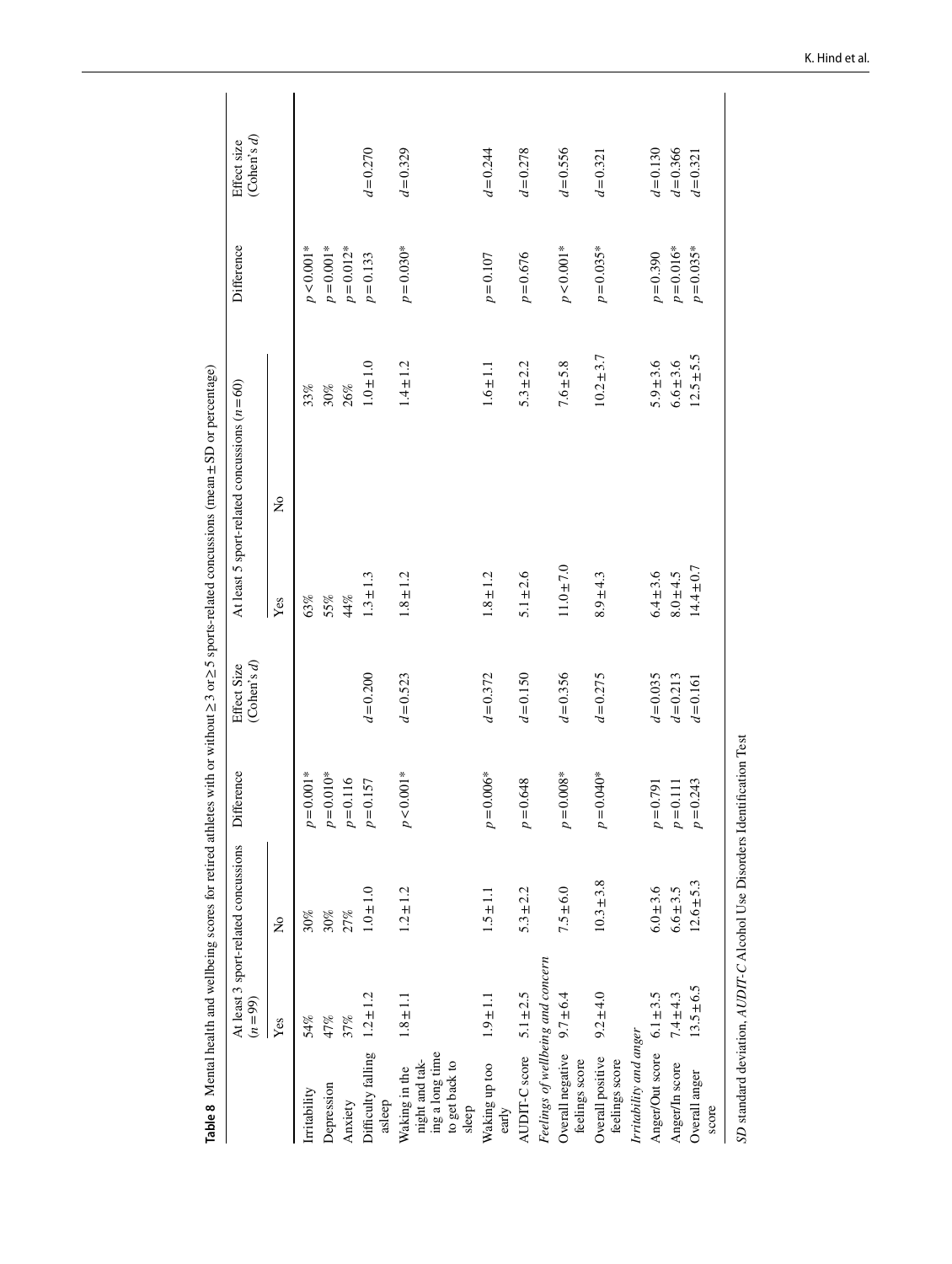|                                                                    | At least 25 years of<br>rugby ( $n=90$ ) |                | Difference  | Effect size<br>(Cohen's $d$ ) | At least 30 years of<br>rugby ( $n=52$ ) |                | Difference  | Effect size<br>(Cohen's $d$ ) |
|--------------------------------------------------------------------|------------------------------------------|----------------|-------------|-------------------------------|------------------------------------------|----------------|-------------|-------------------------------|
|                                                                    | Yes                                      | No             |             |                               | Yes                                      | No             |             |                               |
| Mental health conditions                                           |                                          |                |             |                               |                                          |                |             |                               |
| Irritability                                                       | 51%                                      | 44%            | $p = 0.435$ |                               | 50%                                      | 47%            | $p = 0.701$ |                               |
| Depression                                                         | 39%                                      | 44%            | $p = 0.534$ |                               | 39%                                      | 43%            | $p = 0.628$ |                               |
| Anxiety                                                            | 32%                                      | 30%            | $p = 0.785$ |                               | 33%                                      | 31%            | $p = 0.858$ |                               |
| Sleep                                                              |                                          |                |             |                               |                                          |                |             |                               |
| Difficulty falling asleep                                          | $1.0 \pm 1.2$                            | $1.2 \pm 1.1$  | $p = 0.339$ | $d = 0.148$                   | $1.0 \pm 1.1$                            | $1.1 \pm 1.1$  | $p = 0.820$ | $d = 0.039$                   |
| Waking in the night and taking a<br>long time to get back to sleep | $1.6 \pm 1.2$                            | $1.5 \pm 1.2$  | $p = 0.740$ | $d = 0.050$                   | $1.7 \pm 1.1$                            | $1.5 \pm 1.3$  | $p = 0.497$ | $d = 0.106$                   |
| Waking up too early                                                | $1.8 \pm 1.1$                            | $1.6 \pm 1.1$  | $p = 0.183$ | $d = 0.203$                   | $1.8 \pm 1.0$                            | $1.7 \pm 1.2$  | $p = 0.325$ | $d = 0.151$                   |
| Alcohol                                                            |                                          |                |             |                               |                                          |                |             |                               |
| <b>AUDIT-C</b> score                                               | $6.8 \pm 4.4$                            | $7.1 \pm 4.3$  | $p = 0.768$ | $d = 0.045$                   | $7.5 \pm 4.1$                            | $6.8 \pm 4.4$  | $p = 0.345$ | $d = 0.159$                   |
| Feelings of wellbeing and concern                                  |                                          |                |             |                               |                                          |                |             |                               |
| Overall negative feelings score                                    | $8.8 \pm 6.3$                            | $8.7 \pm 6.8$  | $p = 0.972$ | $d = 0.005$                   | $8.2 \pm 6.1$                            | $9.0 \pm 6.8$  | $p = 0.510$ | $d = 0.111$                   |
| Overall positive feelings score                                    | $9.6 \pm 4.0$                            | $9.7 \pm 3.9$  | $p = 0.857$ | $d = 0.027$                   | $10.0 \pm 3.9$                           | $9.5 \pm 3.9$  | $p = 0.504$ | $d = 0.112$                   |
| Irritability and anger                                             |                                          |                |             |                               |                                          |                |             |                               |
| Anger/Out score                                                    | $6.0 \pm 3.4$                            | $6.1 \pm 3.6$  | $p = 0.816$ | $d = 0.035$                   | $5.7 \pm 2.9$                            | $6.2 \pm 3.7$  | $p = 0.366$ | $d = 0.152$                   |
| Anger/In score                                                     | $6.9 \pm 3.8$                            | $7.1 \pm 3.9$  | $p = 0.801$ | $d = 0.038$                   | $6.2 \pm 3.3$                            | $7.4 \pm 4.0$  | $p = 0.077$ | $d = 0.298$                   |
| Overall anger score                                                | $12.9 \pm 6.0$                           | $13.2 \pm 6.1$ | $p = 0.766$ | $d = 0.045$                   | $11.9 \pm 5.0$                           | $13.5 \pm 6.3$ | $p = 0.096$ | $d = 0.280$                   |

<span id="page-8-0"></span>**Table 9** Mental health and wellbeing scores for retired rugby code players who played for more or less than 25 or 30 years (mean±SD or percentage)

*SD* standard deviation, *AUDIT-C* Alcohol Use Disorders Identifcation Test

problem or were upset about anything, with almost half suffering from, or having a history of, depression. In addition, one in ten elite rugby players reported that they often feel that "*life is hardly worth living*"*.* One possible contributing explanation for the greater prevalence of adverse mental health in former elite players, is injury-forced retirement. Elsewhere, retirement from an elite sports career, particularly if involuntary, has been associated with increased depressive symptoms [[35](#page-11-19)[–37](#page-11-20)]. In the current study, depression and anxiety were more prevalent in rugby players who retired because of injury when compared to those who did not retire due to injury. The psychosocial consequences of injury have been described elsewhere with former rugby players reporting a range of experienced emotions including shock, anger, fnancial worry, anxiety and a loss of identity [\[35\]](#page-11-19).

Another possible contributing factor to the higher prevalence of adverse mental health in elite rugby players is repeated exposure to sub-concussive and concussive head impacts, given accumulating evidence associating repeated concussion and sub-concussive head impacts with poor brain outcomes and increased risk of neurodegenerative disease [[38,](#page-11-21) [39](#page-11-22)]. Possible indicators of greater exposure to subconcussive impacts are (1) participation in rugby at elite level, given the greater intensity of play and peak impact demands of 4.5–5.5 impacts min<sup>-1</sup> [[40](#page-11-23)[–42](#page-11-24)] and/or (2) longer playing careers. While elite level rugby was associated with more adverse mental health outcomes following retirement, a longer playing career, at least over 19 years, was not. It is possible that a lower threshold of exposure to sub-concussive impacts exists, but it was not possible to explore this in the current study given that most players had engaged in a playing career that spanned~25 years.

Former elite players reported significantly more concussions than amateur players, and an increasing number of concussions during a career was associated with more adverse mental health. Around half of former players who reported a history of fve or more concussions reported suffering from current or previous depression or anxiety. For irritability, the prevalence was greater, with two-thirds of former players with fve or more prior concussions reporting that they currently or previously sufered from irritability, double the prevalence of those reporting less than five concussions. The latter finding is further supported by observations of notably higher irritability and anger scores in those with fve or more concussions. In studies of retired American football players, multiple concussions have also been associated with adverse psychological symptoms [[17,](#page-11-3) [43](#page-11-25)]. In the general population, a recent large-scale metaanalysis found that mood disorders were around three times more prevalent in those who had experienced concussion, with symptoms persisting over decades [\[44\]](#page-11-26). Although in the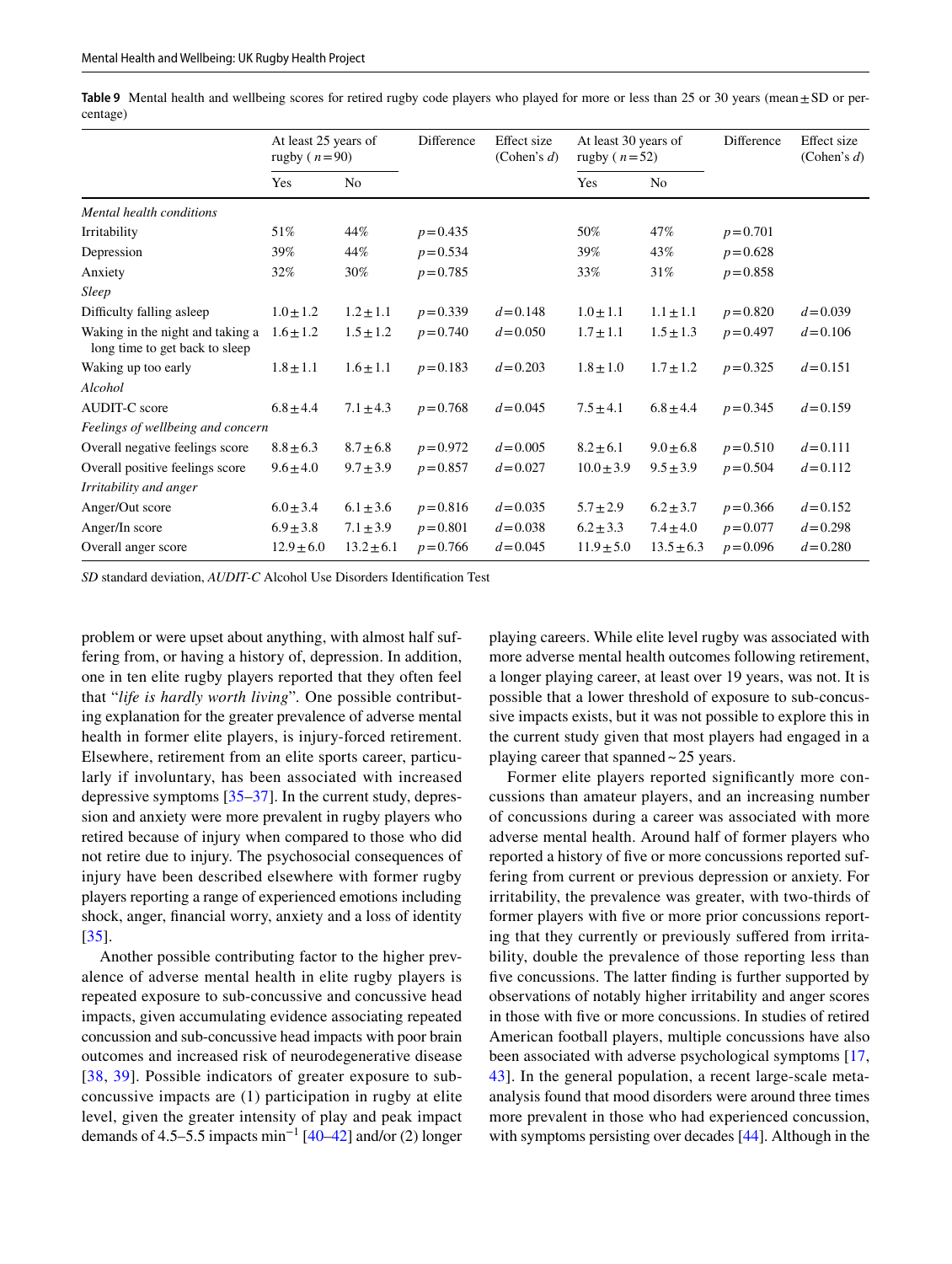current study causality could not be inferred, the pathophysiology linking mild traumatic brain injury to adverse psychological health has been suggested to involve neuroimmune alterations and cytokine dysregulation [[45\]](#page-11-27), reduced activation in the dorsolateral prefrontal cortex, and deactivation in the medial frontal and temporal regions [[46](#page-12-0)]. Research has also demonstrated white matter abnormalities associated with depression in retired NFL players with a history of concussion [\[47](#page-12-1)]. The neurobiological linkage between concussion and long-term adverse behavioural symptoms requires further investigation.

Insufficient sleep, especially rapid eye movement-phase sleep, limits the brain's processing of emotional information and can have serious consequences for psychological wellbeing and emotional reactivity (irritability, confusion, depression), including the risk of suicidal ideas or behaviours [\[48](#page-12-2)]. In the current study, sleep disruption was more prevalent in retired elite rugby players, with one in three reporting that they often, or always, woke too early, or had night awakenings and were unable to return to sleep. These disruptions were also more common in those who reported a history of three or more concussions. Sleep disruption, particularly frequent night awakenings, is common following concussion [[49,](#page-12-3) [50\]](#page-12-4). In athletes and non-athletes, a higher number of prior concussions increases the likelihood of developing insomnia [[52\]](#page-12-5) and more severe insomnia scores [[51](#page-12-6)], with symptoms persisting for months or years [[49](#page-12-3), [53](#page-12-7)]. Damage to the brain, increased intracranial pressure, and altered vascular tone following concussion contribute to sleep disruption [[54](#page-12-8)]. Sleep disruption facilitates accumulation of hyperphosphorylated tau and amyloid plaques and reduces the ability of the glymphatic system to clear metabolic waste from the brain [[55](#page-12-9)[–57](#page-12-10)]. As a result, this may be implicated in the development of several chronic neurodegenerative diseases such as Alzheimer's disease and chronic traumatic encephalopathy. This association is bi-directional, and the accumulation of tau in the brain can impact sleep quality [\[57](#page-12-10)]. Further, addressing sleep disturbance may help reduce the risk of probable Alzheimer's disease [\[58](#page-12-11)].

In addition to sleep disruption, excessive alcohol consumption can exacerbate psychological distress and depression [[59](#page-12-12)]. However, few studies have reported on the use of alcohol in former rugby players. Gouttebarge et al. [[14\]](#page-11-0) reported that 25% of former professional rugby union players reported adverse alcohol use. In current rugby league players, 68% reported hazardous use of alcohol [[12](#page-10-9)] and in current professional rugby union players, those who sustained two or more concussions during one season were more likely to engage in adverse alcohol use and experience symptoms of depression [\[11](#page-10-8)]. In contrast, we found no differences between groups for the AUDIT-C score, although former elite rugby code players reported drinking alcohol less frequently than non-contact athletes. However, more than one in two former athletes, regardless of sport, had AUDIT-C scores that indicated a higher risk from alcohol consumption.

This study helps to address the lack of evidence on the prevalence of adverse psychological health in retired rugby code players and in relation to history of concussion. There are several potential limitations to note. First, as with similar studies involving the recruitment of volunteers, the study was subject to non-response or selection bias. Therefore, results may not be entirely generalisable to all rugby players, although the inclusion of both elite and amateur-level former rugby code players increases the applicability of the study fndings. Second, the cross-sectional design did not enable us to make causal inferences, and longitudinal study designs that provide higher-quality evidence of relationships between variables are warranted. However, there are experimental and imaging studies that have demonstrated associations between concussion, structural and functional brain alterations, sleep disruption and psychological symptomology [[46](#page-12-0), [47](#page-12-1), [51](#page-12-6), [54](#page-12-8)]. Third, it should be considered that while the questions were derived from validated clinical tools, individual items from these tools have not been separately validated. We included statistical analysis of individual items in addition to overall score because each provided distinct and insightful information for the current study. Fourth, although an unavoidable limitation of this research was retrospective reporting of concussions, moderate reliability has been demonstrated for the retrospective reporting of concussions by NFL players over a time gap of 9 years [[60\]](#page-12-13).

# <span id="page-9-0"></span>**5 Conclusions**

Psychological signs of anxiety and depression and difficulties with sleep were consistently more prevalent in former elite rugby code players and were associated with a higher number of concussion injuries. Former athletes with a history of concussion had higher negative feeling scores  $(\geq 3$  concussions), irritability and anger ( $\geq 5$  concussions). These outcomes are likely interrelated and future research should now advance knowledge on the behavioural effects of mild traumatic brain injury to understand the experience of mental health in rugby, factoring in psychosocial aspects of retirement and identifcation of possible neurobiological and neurochemical factors. In practical terms, our fndings suggest that timely strategies are needed to address mental health and sleep disturbances in retired elite rugby code players, who are also less likely to seek help should they need it.

**Supplementary Information** The online version contains supplementary material available at<https://doi.org/10.1007/s40279-021-01594-8>.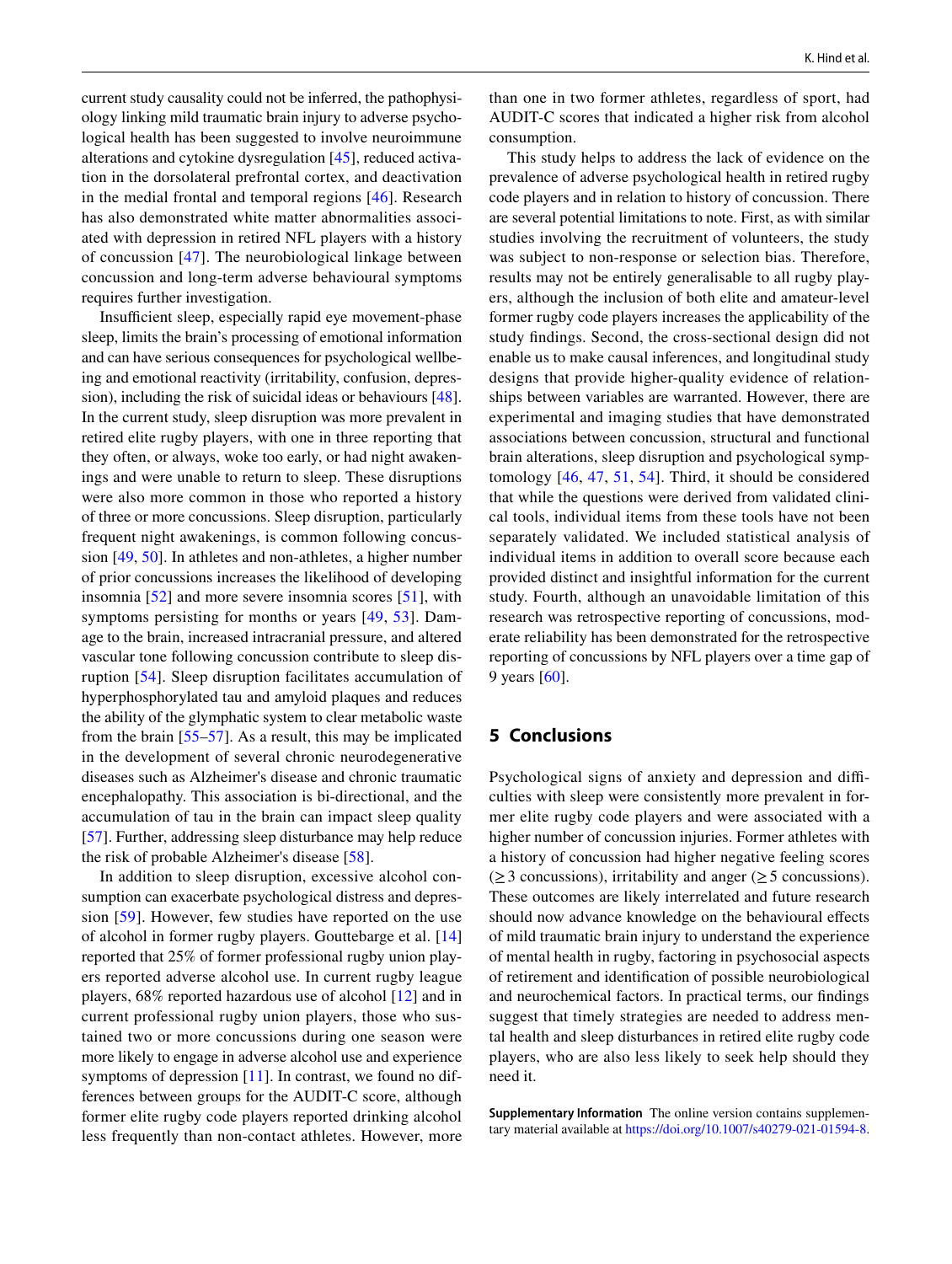**Acknowledgements** Thank you to all participants of the *UK Rugby Health Project* for their time and support for this research. Thank you to Mark Dorey for support in promoting the project and thanks also to the wider *Global Rugby Health Research Network* for their ongoing collaborations and efforts to improve understanding on the short- and longer-term benefts and risks of rugby code participation.

#### **Declarations**

**Funding** The project team received "UK Rugby Health—SRIF RCRG project" funding from Auckland University of Technology for NZ\$15,000 via Professor Patria Hume, and from the Wolfson Institute for Health and Wellbeing, Durham University, for £4,400 via Dr Karen Hind.

**Conflict of interest** Karen Hind, Natalie Konerth, Ian Entwistle, Paul Chazot, Doug King, Gwyn Lewis, Marianna Bottiglieri, Alice Theadom, Thomas Goodbourn, Paula Riegas-Ferraces, Amanda Ellison and Patria Hume declare that they have no conficts of interest.

**Ethics approval** This study was approved by the Department of Sport and Exercise Sciences Ethics Sub-Committee at Durham University and the School of Sport Ethics Sub-Committee at Leeds Beckett University.

**Consent to participate** All participants provided informed consent prior to completing the study procedures.

**Consent for publication** The authors confrm that human research participants provided informed consent for publication of the data presented in this study.

**Data availability** The general health questionnaire and the datasets generated during the current study are not publicly available but are available from the corresponding author on reasonable request.

**Code availability** Data are not publicly available. Code used for study analyses may be made available upon reasonable request to the corresponding author.

**Author contributions** According to the defnition given by the International Committee of Medical Journal Editors (ICMJE), the authors listed qualify for authorship on the basis of making one or more of the substantial contributions to the intellectual content of the article. Dr KH was responsible for designing and leading the *UK Rugby Health* project, helped adapt the *NZ RugbyHealth* General Health Questionnaire, helped obtained ethical approval, helped recruit participants, helped analyse data, provided interpretation of results, and wrote the full first draft of the manuscript. IE helped adapt the questionnaire, helped obtain ethical approval, coordinated all data collection, helped recruit participants and co-authored the manuscript. NK provided statistical input, helped analyse the data and co-authored the article. Professor PH collaborated in designing the project, provided input from the *NZ RugbyHealth* project, shared the *NZ RugbyHealth* General Health Questionnaire, and contributed to writing the article. Associate Professor GL, and Professor AT helped develop the *NZ RugbyHealth* General Health Questionnaire, provided interpretation of the results, and coauthored the article. Associate Professor PC provided interpretation of the results and co-authored the article. Dr DK, MB, PR-F, TG and Professor AE co-authored the article. All authors take responsibility for the paper.

**Open Access** This article is licensed under a Creative Commons Attribution 4.0 International License, which permits use, sharing,

adaptation, distribution and reproduction in any medium or format, as long as you give appropriate credit to the original author(s) and the source, provide a link to the Creative Commons licence, and indicate if changes were made. The images or other third party material in this article are included in the article's Creative Commons licence, unless indicated otherwise in a credit line to the material. If material is not included in the article's Creative Commons licence and your intended use is not permitted by statutory regulation or exceeds the permitted use, you will need to obtain permission directly from the copyright holder. To view a copy of this licence, visit [http://creativecommons.](http://creativecommons.org/licenses/by/4.0/) [org/licenses/by/4.0/.](http://creativecommons.org/licenses/by/4.0/)

# **References**

- <span id="page-10-0"></span>1. Viviers PL, Viljoen JT, Derman W. A review of a decade of rugby union injury epidemiology: 2007–2017. Sports Health. 2018;10(3):223–7.<https://doi.org/10.1177/1941738118757178>.
- <span id="page-10-1"></span>2. World Rugby. Global Participation in Rugby. 2017. [https://resou](https://resources.world.rugby/worldrugby/document/2020/07/28/212ed9cf-cd61-4fa3-b9d4-9f0d5fb61116/P56-57-Participation-Map_v3.pdf) [rces.world.rugby/worldrugby/document/2020/07/28/212ed9cf](https://resources.world.rugby/worldrugby/document/2020/07/28/212ed9cf-cd61-4fa3-b9d4-9f0d5fb61116/P56-57-Participation-Map_v3.pdf)[cd61-4fa3-b9d4-9f0d5fb61116/P56-57-Participation-Map\\_v3.](https://resources.world.rugby/worldrugby/document/2020/07/28/212ed9cf-cd61-4fa3-b9d4-9f0d5fb61116/P56-57-Participation-Map_v3.pdf) [pdf.](https://resources.world.rugby/worldrugby/document/2020/07/28/212ed9cf-cd61-4fa3-b9d4-9f0d5fb61116/P56-57-Participation-Map_v3.pdf) Accessed 18 Feb 2021.
- <span id="page-10-2"></span>3. Rugby-League.com. Rugby Football League Annual Report. 2019. [http://secure.rugby-league.com/ign\\_docs/Annual%20Report%](http://secure.rugby-league.com/ign_docs/Annual%20Report%202019%20FINAL.pdf) [202019%20FINAL.pdf.](http://secure.rugby-league.com/ign_docs/Annual%20Report%202019%20FINAL.pdf) Accessed 20 Nov 2019.
- <span id="page-10-3"></span>4. Williams S, Trewartha G, Kemp S, Stokes K. A meta- analysis of injuries in senior men's professional rugby union. Sports Med. 2013;43(10):1043–55. [https://doi.org/10.1007/](https://doi.org/10.1007/s40279-013-0078-1) [s40279-013-0078-1.](https://doi.org/10.1007/s40279-013-0078-1)
- 5. Yeomans C, Kenny IC, Cahalan R, Warrington GD, Harrison AJ, Hayes K, et al. The incidence of injury in amateur male rugby union: a systematic review and meta-analysis. Sports Med. 2018;48(4):837–48. [https://doi.org/10.1007/s40279-017-0838-4.](https://doi.org/10.1007/s40279-017-0838-4)
- <span id="page-10-4"></span>6. Fitzpatrick AC, Naylor AS, Myler P, Robertson C. A three-year epidemiological prospective cohort study of rugby league match injuries from the European Super League. J Sci Med Sport. 2018;21(2):160–5. [https://doi.org/10.1016/j.jsams.2017.08.012.](https://doi.org/10.1016/j.jsams.2017.08.012)
- <span id="page-10-5"></span>7. Dugdale JR, Eklund RC, Gordon S. Expected and unexpected stressors in major international competition: appraisal, coping, and performance. Sport Psychol. 2002;16(1):20–33. [https://doi.](https://doi.org/10.1123/tsp.16.1.20) [org/10.1123/tsp.16.1.20](https://doi.org/10.1123/tsp.16.1.20).
- 8. Holt NL, Hogg JM. Perceptions of stress and coping during preparations for the 1999 Women's Soccer World Cup Finals. Sport Psychol. 2002;16(3):251–71.<https://doi.org/10.1123/tsp.16.3.251>.
- <span id="page-10-6"></span>9. Nicholls AR, Holt NL, Polman RCJ, James DWG. Stress and coping among international adolescent golfers. J Appl Sport Psychol. 2005;17(4):333–40. [https://doi.org/10.1080/10413200500313644.](https://doi.org/10.1080/10413200500313644)
- <span id="page-10-7"></span>10. Gouttebarge V, Hopley P, Kerkhofs G, Verhagen E, Viljoen W, Wylleman P, et al. A 12-month prospective cohort study of symptoms of common mental disorders among professional rugby players. Eur J Sport Sci. 2018;18(7):1004–12. [https://doi.org/10.1080/](https://doi.org/10.1080/17461391.2018.1466914) [17461391.2018.1466914.](https://doi.org/10.1080/17461391.2018.1466914)
- <span id="page-10-8"></span>11. Kilic Ö, Hopley P, Kerkhofs GMMJ, Lambert M, Verhagen E, Viljoen W, et al. Impact of concussion and severe musculoskeletal injuries on the onset of mental health symptoms in male professional rugby players: a 12-month study. BMJ Open Sport Exerc Med. 2019;5(1): e000693. [https://doi.org/10.1136/](https://doi.org/10.1136/bmjsem-2019-000693) [bmjsem-2019-000693.](https://doi.org/10.1136/bmjsem-2019-000693)
- <span id="page-10-9"></span>12. Du Preez EJ, Graham KS, Gan TY, Moses B, Ball C, Kuah DE. Depression, anxiety, and alcohol use in elite rugby league players over a competitive season. Clin J Sport Med. 2017. [https://doi.org/](https://doi.org/10.1097/JSM.0000000000000411) [10.1097/JSM.0000000000000411.](https://doi.org/10.1097/JSM.0000000000000411)
- <span id="page-10-10"></span>13. McKee AC, Daneshvar DH, Alvarez VE, Stein TD. The neuropathology of sport. Acta Neuropathol. 2014;127(1):29–51.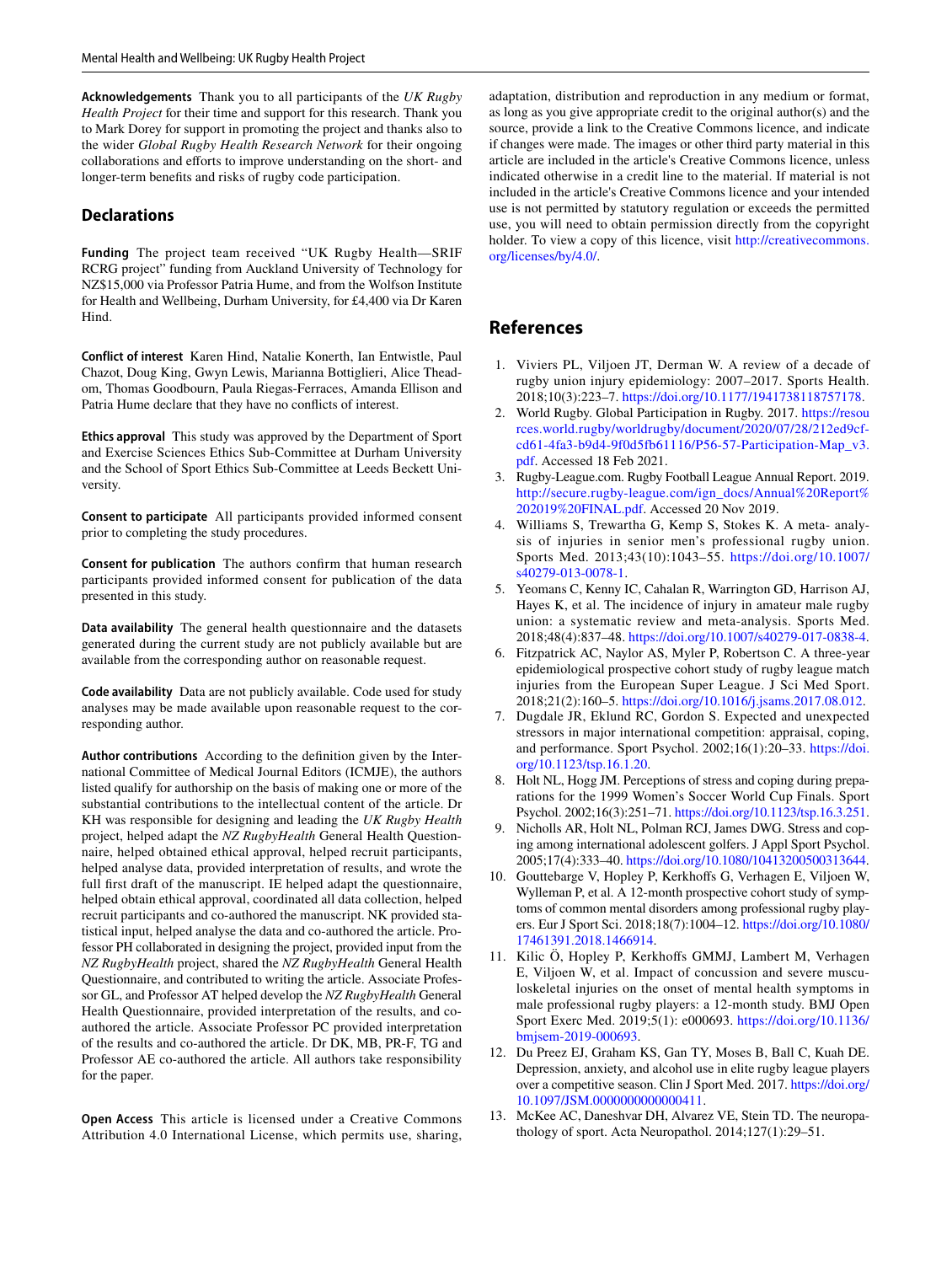- <span id="page-11-0"></span>14. Gouttebarge V, Kerkhofs G, Lambert M. Prevalence and determinants of symptoms of common mental disorders in retired professional Rugby Union players. Eur J Sport Sci. 2016;16(5):595–602. <https://doi.org/10.1080/17461391.2015.1086819>.
- <span id="page-11-1"></span>15. McMillan TM, McSkimming P, Wainman-Lefey J, Maclean LM, Hay J, McConnachie A, et al. Long-term health outcomes after exposure to repeated concussion in elite level: rugby union players. J Neurol Neurosurg Psychiatry. 2017;88(6):505. [https://doi.](https://doi.org/10.1136/jnnp-2016-314279) [org/10.1136/jnnp-2016-314279](https://doi.org/10.1136/jnnp-2016-314279).
- <span id="page-11-2"></span>16. Decq P, Gault N, Blandeau M, Kerdraon T, Berkal M, ElHelou A, et al. Long-term consequences of recurrent sports concussion. Eur J Neurol. 2016;158(2):289–300. [https://doi.org/10.1007/](https://doi.org/10.1007/s00701-015-2681-4) [s00701-015-2681-4.](https://doi.org/10.1007/s00701-015-2681-4)
- <span id="page-11-3"></span>17. Guskiewicz KM, Marshall SW, Bailes J, McCrea M, Harding HP, Matthews A, et al. Recurrent concussion and risk of depression in retired professional football players. Med Sci Sports Exerc. 2007;39(6):903–9. [https://doi.org/10.1249/mss.0b013e3180](https://doi.org/10.1249/mss.0b013e3180383da5) [383da5](https://doi.org/10.1249/mss.0b013e3180383da5).
- <span id="page-11-4"></span>18. Hume PA, Theadom A, Lewis GN, Quarrie KL, Brown SR, Hill R, et al. A comparison of cognitive function in former rugby union players compared with former non-contact-sport players and the impact of concussion history. Sports Med. 2017;47(6):1209–20. [https://doi.org/10.1007/](https://doi.org/10.1007/s40279-016-0608-8) [s40279-016-0608-8.](https://doi.org/10.1007/s40279-016-0608-8)
- <span id="page-11-5"></span>19. Hind K, Konerth N, Entwistle I, Theadom A, Lewis G, King D, Chazot P, Hume P. Cumulative sport-related injuries and longer term impact in retired male Elite-and Amateur-Level rugby code athletes and non-contact athletes: a retrospective study. Sports Med. 2020;50(11):2051–61.
- <span id="page-11-6"></span>20. Sharma A, Hind K, Hume P, Singh J, Neary JP. Neurovascular coupling by functional near infra-red spectroscopy and sportrelated concussion in retired rugby players: the UK rugby health project. Front Hum Neurosci. 2020;14:42.
- <span id="page-11-7"></span>21. Willer BS, Tiso MR, Haider MN, Hinds AL, Baker JG, Miecznikowski JC, et al. Evaluation of executive function and mental health in retired contact sport athletes. J Head Trauma Rehabil. 2018;33(5):E9–15. [https://doi.org/10.1097/HTR.0000000000](https://doi.org/10.1097/HTR.0000000000000423) [000423.](https://doi.org/10.1097/HTR.0000000000000423)
- <span id="page-11-8"></span>22. Reinert DF, Allen JP. The alcohol use disorders identifcation test (AUDIT): a review of recent research. Alcohol Clin Exp Res. 2002;26(2):272–9. [https://doi.org/10.1111/j.1530-0277.](https://doi.org/10.1111/j.1530-0277.2002.tb02534.x) [2002.tb02534.x.](https://doi.org/10.1111/j.1530-0277.2002.tb02534.x)
- <span id="page-11-9"></span>23. Bastien CH, Vallières A, Morin CM. Validation of the Insomnia Severity Index as an outcome measure for insomnia research. Sleep Med. 2001;2(4):297–307. [https://doi.org/10.1016/S1389-](https://doi.org/10.1016/S1389-9457(00)00065-4) [9457\(00\)00065-4.](https://doi.org/10.1016/S1389-9457(00)00065-4)
- 24. Gagnon C, Bélanger L, Ivers H, Morin CM. Validation of the insomnia severity index in primary care. J Am Board Fam Med. 2013;26(6):701. [https://doi.org/10.3122/jabfm.2013.06.130064.](https://doi.org/10.3122/jabfm.2013.06.130064)
- <span id="page-11-10"></span>25. Morin CM, Belleville G, Bélanger L, Ivers H. The Insomnia Severity Index: psychometric indicators to detect insomnia cases and evaluate treatment response. Sleep. 2011;34(5):601– 8. [https://doi.org/10.1093/sleep/34.5.601.](https://doi.org/10.1093/sleep/34.5.601)
- <span id="page-11-11"></span>26. Goldberg DP, Gater R, Sartorius N, Ustun TB, Piccinelli M, Gureje O, et al. The validity of two versions of the GHQ in the WHO study of mental illness in general health care. Psychol Med. 1997;27(1):191–7. [https://doi.org/10.1017/s003329179](https://doi.org/10.1017/s0033291796004242) [6004242.](https://doi.org/10.1017/s0033291796004242)
- <span id="page-11-12"></span>27. Tennant R, Joseph S, Stewart-Brown S. The Affectometer 2: a measure of positive mental health in UK populations. Qual Life Res. 2007;16(4):687–95. [https://doi.org/10.1007/](https://doi.org/10.1007/s11136-006-9145-5) [s11136-006-9145-5.](https://doi.org/10.1007/s11136-006-9145-5)
- <span id="page-11-13"></span>28. Kammann R, Flett R. Afectometer 2: a scale to measure current level of general happiness. Aust J Psychol. 1983;35(2):259–65. <https://doi.org/10.1080/00049538308255070>.
- <span id="page-11-14"></span>29. Spielberger CD. State-trait anger expression inventory. Corsini Encycl Psychol. 2010. [https://doi.org/10.1002/9780470479216.](https://doi.org/10.1002/9780470479216.corpsy0942) [corpsy0942](https://doi.org/10.1002/9780470479216.corpsy0942).
- <span id="page-11-15"></span>30. Fuqua DR, Leonard E, Masters MA, Smith RJ, Campbell JL, Fischer PC. A structural analysis of the State-Trait Anger Expression Inventory. Educ Psychol Meas. 1991;51(2):439–46. [https://doi.](https://doi.org/10.1177/0013164491512018) [org/10.1177/0013164491512018.](https://doi.org/10.1177/0013164491512018)
- 31. Forgays DG, Forgays DK, Spielberger CD. Factor structure of the State-Trait Anger Expression Inventory. J Pers Assess. 1997;69(3):497–507. [https://doi.org/10.1207/s15327752j](https://doi.org/10.1207/s15327752jpa6903_5) [pa6903\\_5](https://doi.org/10.1207/s15327752jpa6903_5).
- <span id="page-11-16"></span>32. Forgays DK, Spielberger CD, Ottaway SA, Forgays DG. Factor structure of the State-Trait Anger Expression Inventory for middle-aged men and women. Assessment. 1998;5(2):141–55. [https://](https://doi.org/10.1177/107319119800500205) [doi.org/10.1177/107319119800500205.](https://doi.org/10.1177/107319119800500205)
- <span id="page-11-17"></span>33. Norman G. Likert scales, levels of measurement and the "laws" of statistics. Theory Pract. 2010;15(5):625–32. [https://doi.org/10.](https://doi.org/10.1007/s10459-010-9222-y) [1007/s10459-010-9222-y.](https://doi.org/10.1007/s10459-010-9222-y)
- <span id="page-11-18"></span>34. Mircioiu C, Atkinson J. A comparison of parametric and non-parametric methods applied to a Likert scale. Pharmacy. 2017;5(2):26. [https://doi.org/10.3390/pharmacy5020026.](https://doi.org/10.3390/pharmacy5020026)
- <span id="page-11-19"></span>35. Arvinen-Barrow M, Hurley D, Ruiz MC. Transitioning out of professional sport: the psychosocial impact of career-ending injuries among elite Irish rugby football union players. J Clin Sport Psychol. 2017;11(1):67–84. [https://doi.org/10.1123/jcsp.](https://doi.org/10.1123/jcsp.2016-0012) [2016-0012](https://doi.org/10.1123/jcsp.2016-0012).
- 36. Brown JC, Kerkhofs G, Lambert MI, Gouttebarge V. Forced retirement from professional rugby union is associated with symptoms of distress. Int J Sports Med. 2017;38(08):582–7. [https://doi.org/10.1055/s-0043-103959.](https://doi.org/10.1055/s-0043-103959)
- <span id="page-11-20"></span>37. Murray L, Vuoskoski P, Wellman J, Hebron C. It was the end of the world"—the lifeworld of elite male rugby union players living with injury. An interpretative phenomenological analysis. Physiother Theory Pract. 2020. [https://doi.org/10.1080/09593985.2020.](https://doi.org/10.1080/09593985.2020.1825578) [1825578](https://doi.org/10.1080/09593985.2020.1825578).
- <span id="page-11-21"></span>38. Rawlings S, Takechi R, Lavender AP. Efects of sub-concussion on neuropsychological performance and its potential mechanisms: a narrative review. Brain Res Bull. 2020;165:56–62.
- <span id="page-11-22"></span>39. Gardner RC, Yafe K. Epidemiology of mild traumatic brain injury and neurodegenerative disease. Mol Cell Neurosci. 2015;66:75–80.
- <span id="page-11-23"></span>40. Peek RJ, Middleton KJ, Gastin PB, Carey DL, Clarke AC. Position specifc peak impact and running demands of professional rugby union players during game play. Int J Sports Sci Coaching. 2021;16:1162–8.
- 41. King D, Cummins C, Hume P, Clark T, Pearce AJ. Physical demands of amateur senior domestic rugby union players over one round of competition matches in New Zealand assessed using heart rate and movement analysis. Int J Sports Sci Med. 2018;2(3):66–71.
- <span id="page-11-24"></span>42. Cahill N, Lamb K, Worsfold P, Headey R, Murray S. The movement characteristics of English Premiership rugby union players. J Sports Sci. 2013;31(3):229–37.
- <span id="page-11-25"></span>43. Didehbani N, Munro Cullum C, Mansinghani S, Conover H, Hart J. Depressive symptoms and concussions in aging retired NFL players. Arch Clin Neuropsychol. 2013;28(5):418–24. [https://doi.](https://doi.org/10.1093/arclin/act028) [org/10.1093/arclin/act028](https://doi.org/10.1093/arclin/act028).
- <span id="page-11-26"></span>44. Hellewell SC, Beaton CS, Welton T, Grieve SM. Characterizing the risk of depression following mild traumatic brain injury: a meta-analysis of the literature comparing chronic mTBI to nonmTBI populations. Front Neurol. 2020;11:350. [https://doi.org/10.](https://doi.org/10.3389/fneur.2020.00350) [3389/fneur.2020.00350](https://doi.org/10.3389/fneur.2020.00350).
- <span id="page-11-27"></span>45. Bodnar CN, Morganti JM, Bachstetter AD. Depression following a traumatic brain injury: uncovering cytokine dysregulation as a pathogenic mechanism. Neural Regen Res. 2018;13(10):1693– 704. [https://doi.org/10.4103/1673-5374.238604.](https://doi.org/10.4103/1673-5374.238604)